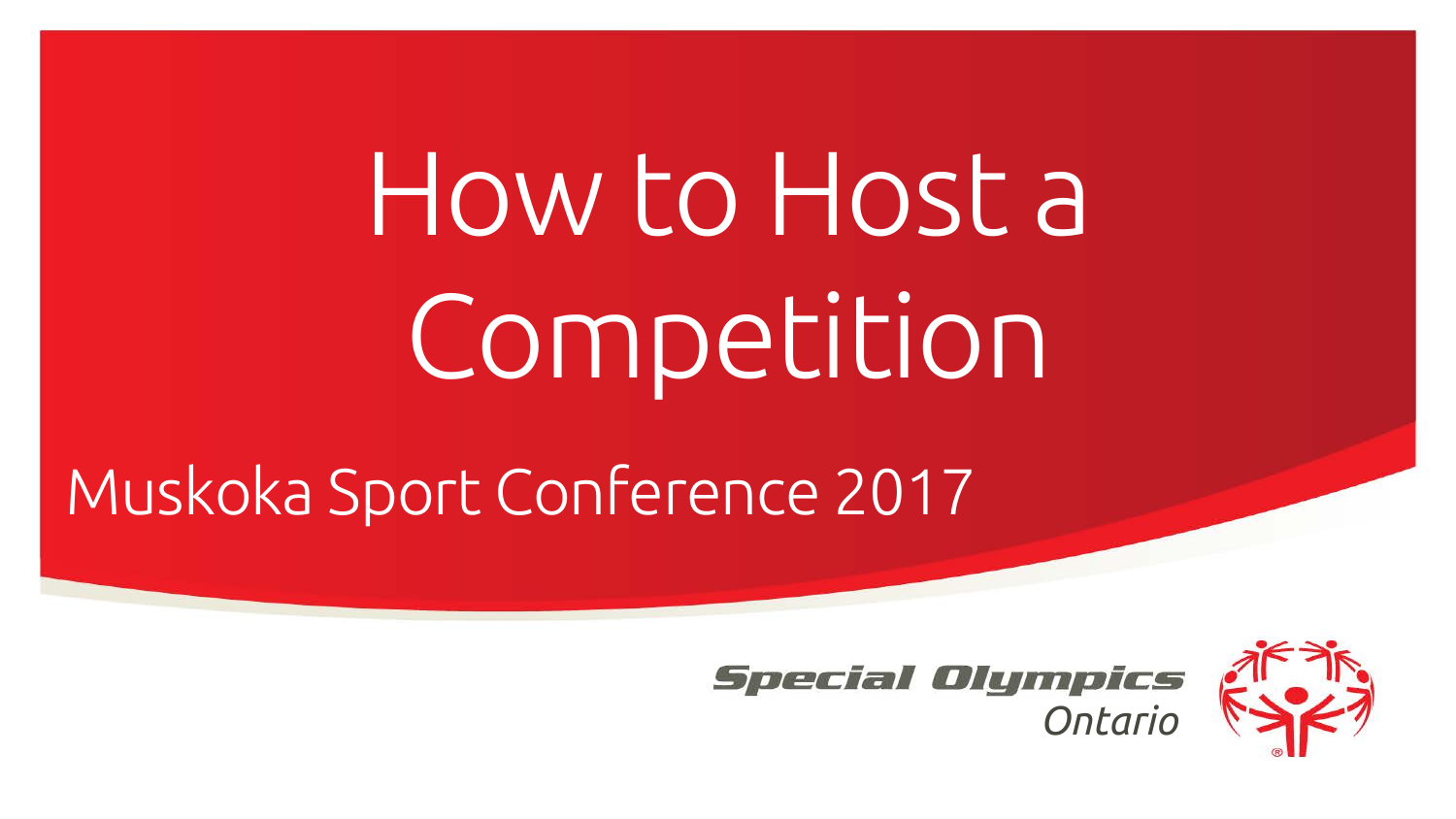### **Overview**



- Types of Competitions
- Organizing a Competition
- Competition Committees
- Fundraising for Competitions
- Upcoming Provincial Competitions



*For more information, please see Section 11 of our Information Portal http://info.specialolympicsontario.ca*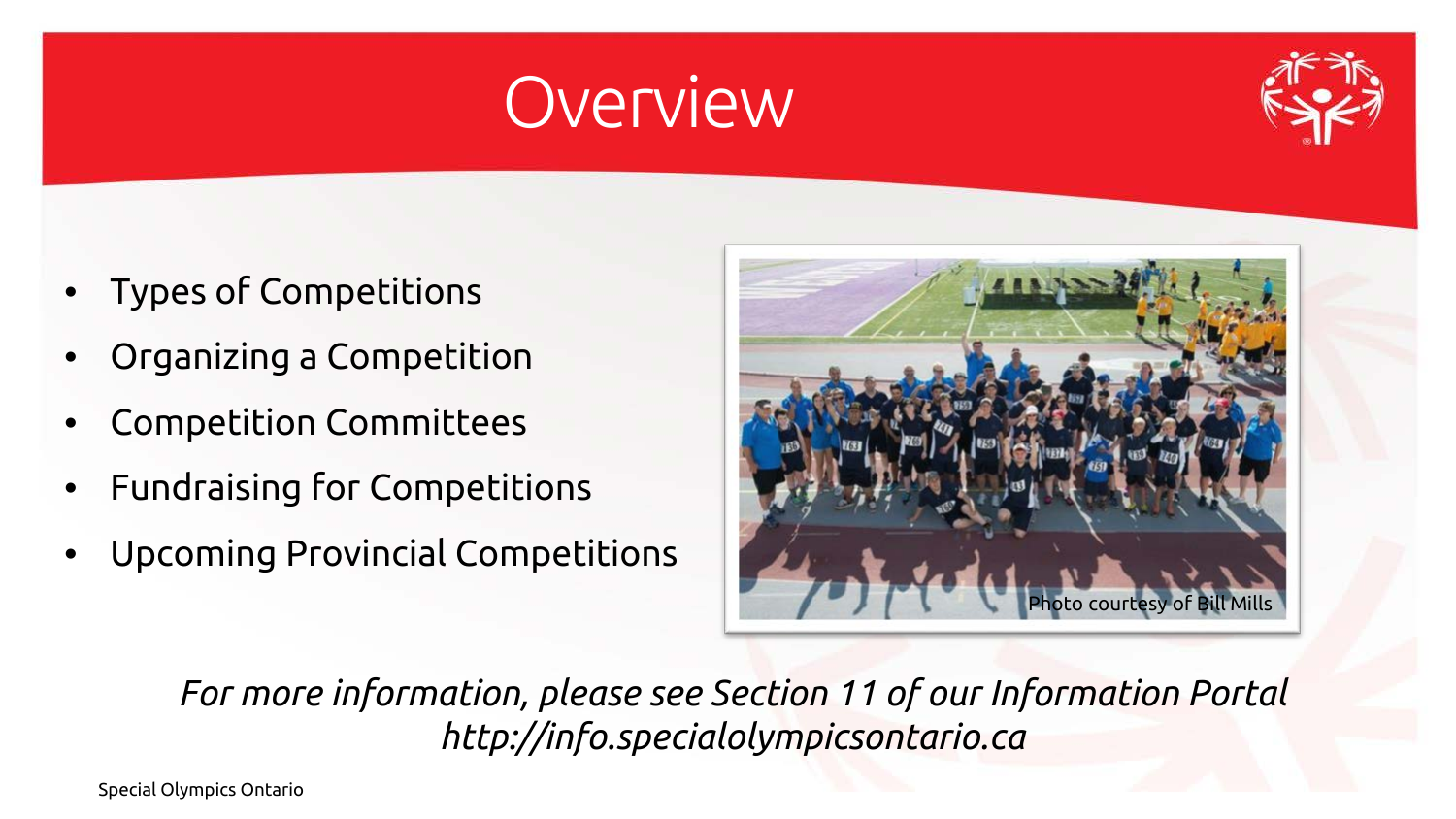### What are they?



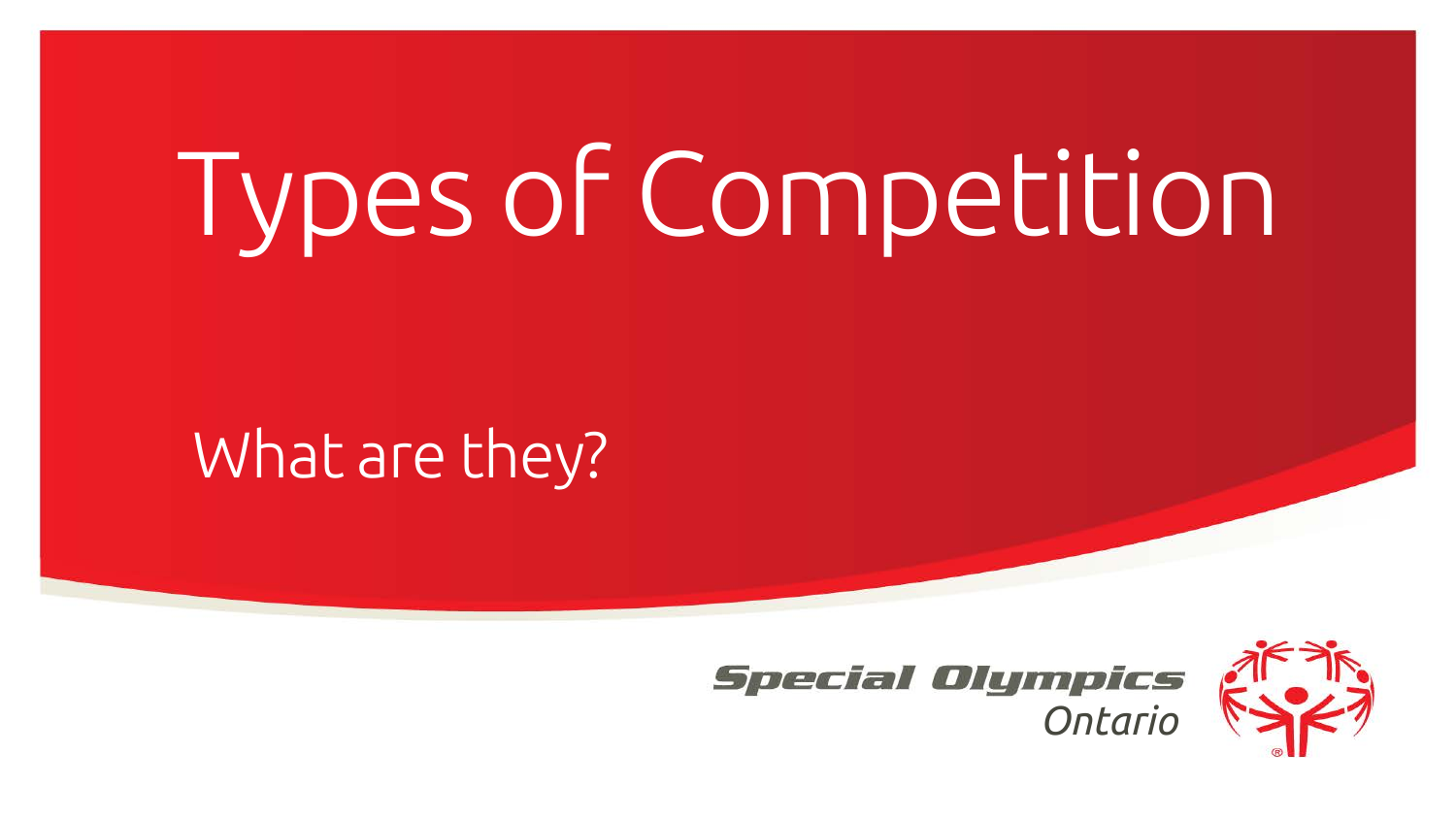- Friendlies
- Invitationals
- Provincial Competitions
- Hometown Games
- Virtual Competitions

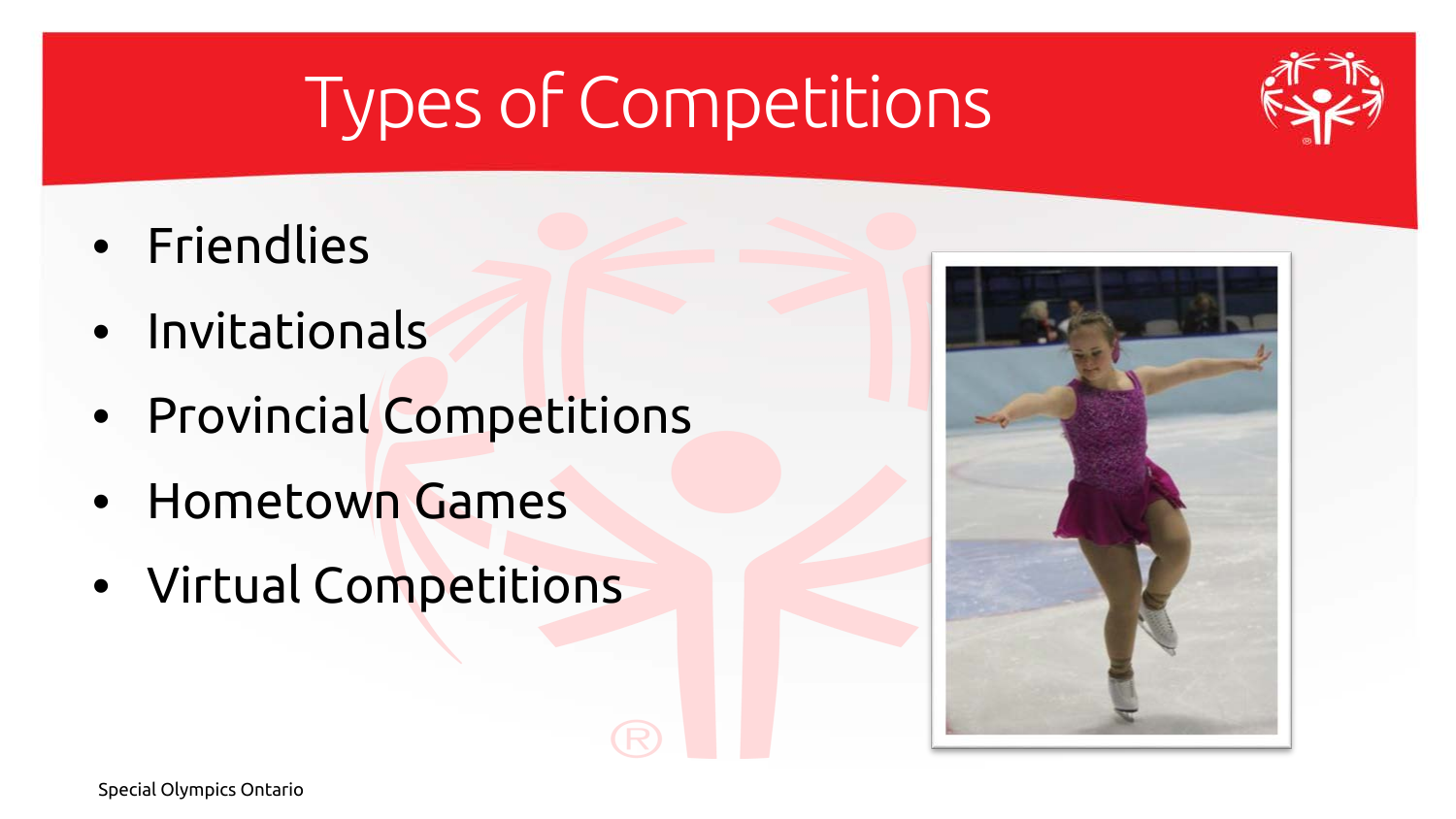

### **Friendlies**

- Low key competition opportunities
- Very helpful for new/inexperienced athletes, for those clubs with few athletes or few competition opportunities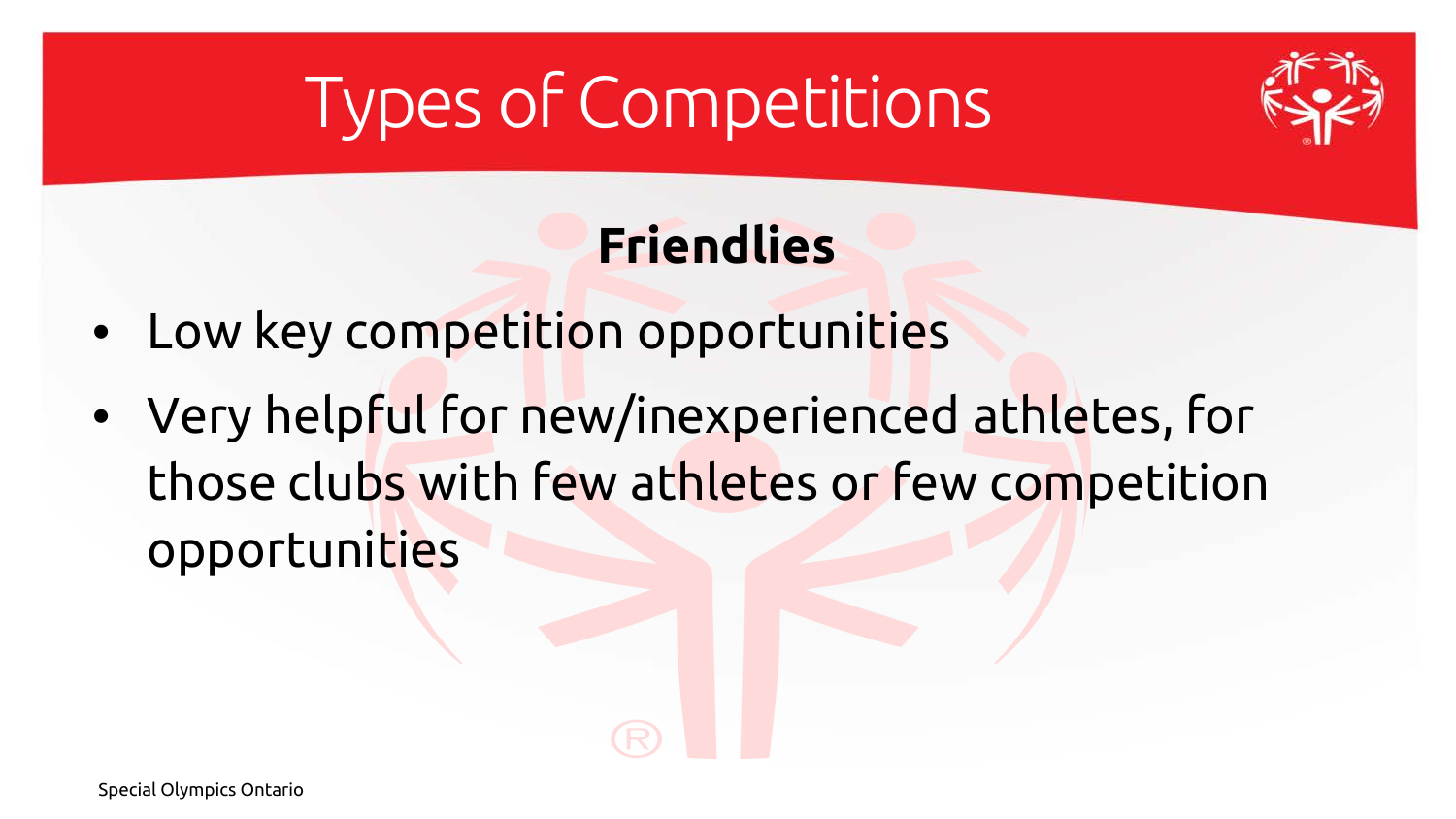

### Invitationals

- Hosted anywhere in the province by a registered SOO coach/volunteer
- Host sends out general invitations, which can be extended outside of their District/Conference
- Any requests for changes to sport rules or SOO policies must be submitted to the Sport and Competitions Developer, and, when approved, clearly communicated on tournament invitations

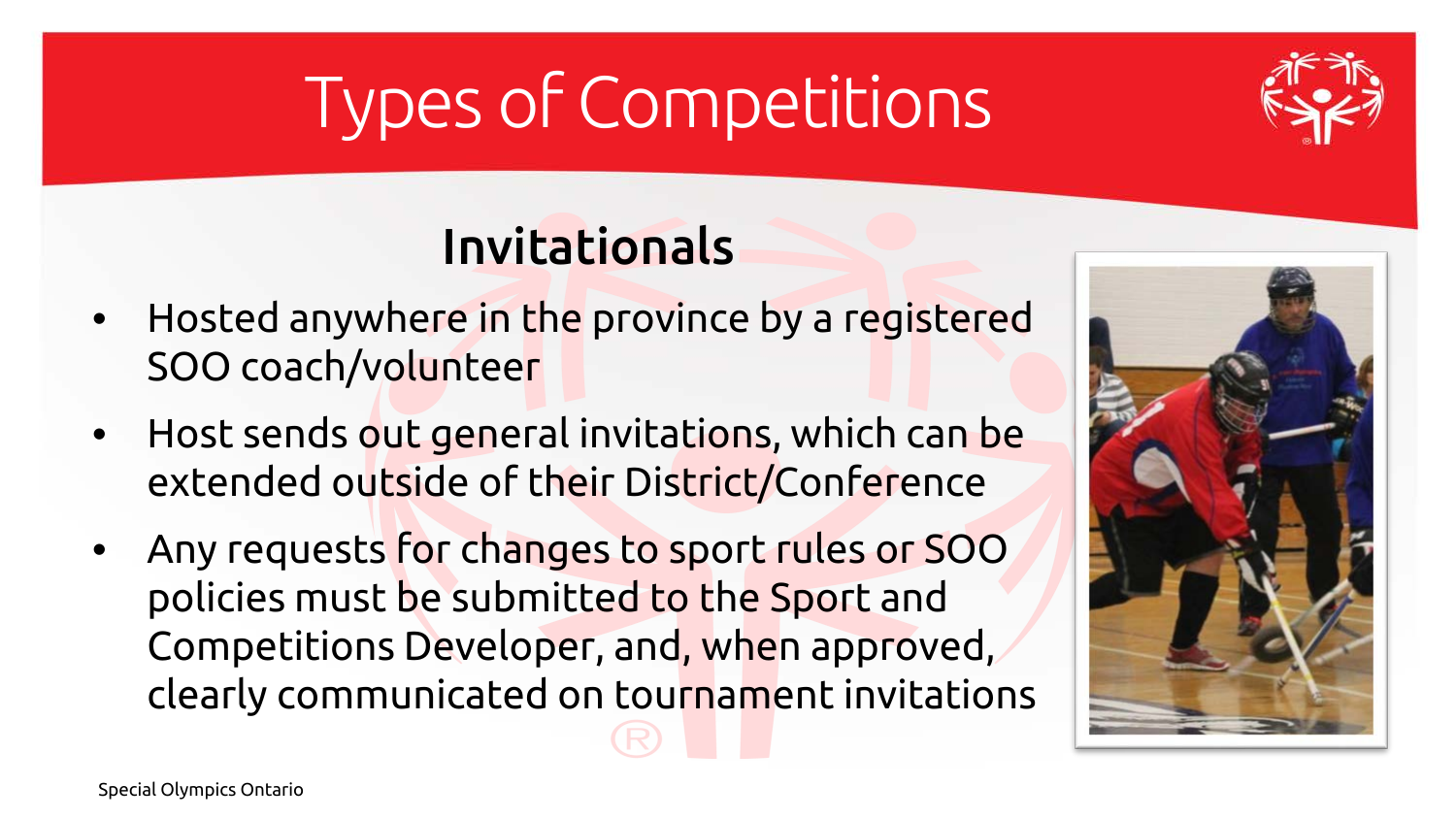

### Provincial Qualifier

- Hosted in the sport season prior to that season's Provincial Games
- Divisioning/seeding must occur, as well as adherence to all SOC sport rules and SOO rule supplements unless otherwise approved by SOO
- Each Qualifier receives a pre-determined quota which will determine the number of athletes who will qualify from that competition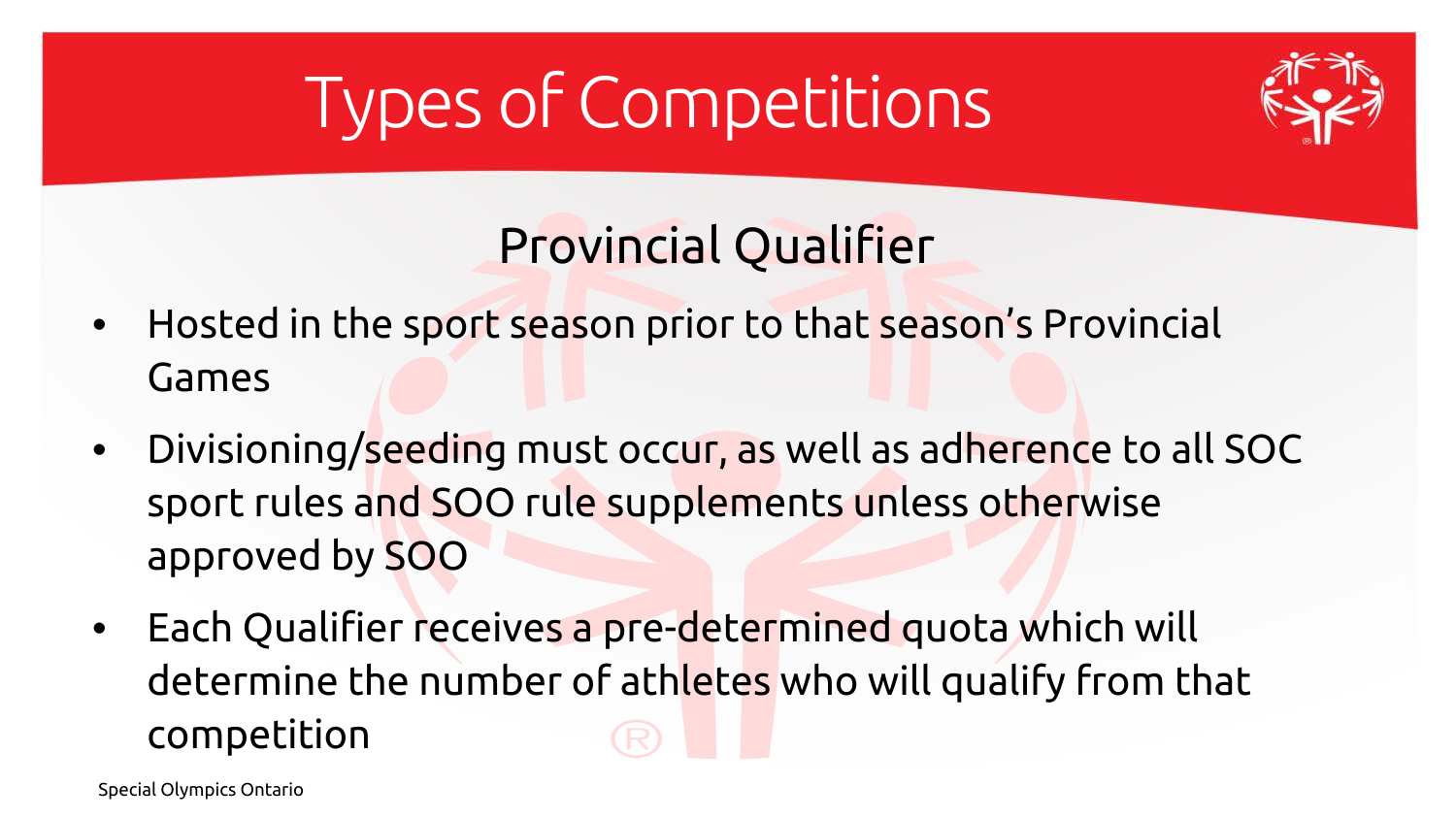





### **Hometown Games**

- Addresses the need for more local sport competition
- Host partner takes responsibility for the operational order and funding of the event
- For more information, the *Hometown Games Communication Package* is available from the Marketing Resources Coordinator at Special Olympics Ontario.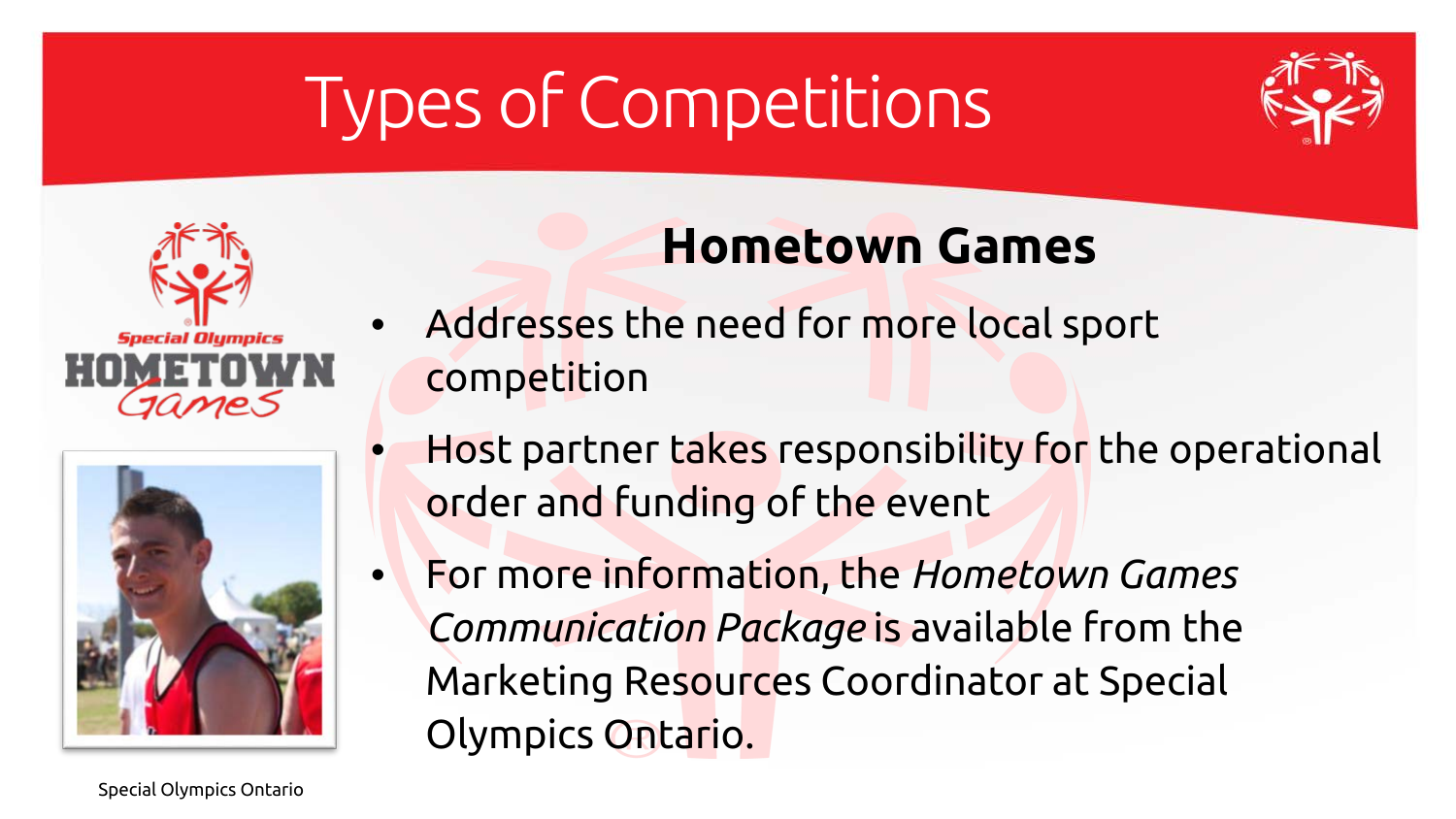

### **Virtual Competitions**

- Clubs from across the district or province submit scores from a simulated competition in a training session
- Enables athletes' performances to be compared with others', even if the club doesn't have many competition opportunities
- Virtual Competitions website instructions can be found on our Information Portal, under section 11.02.1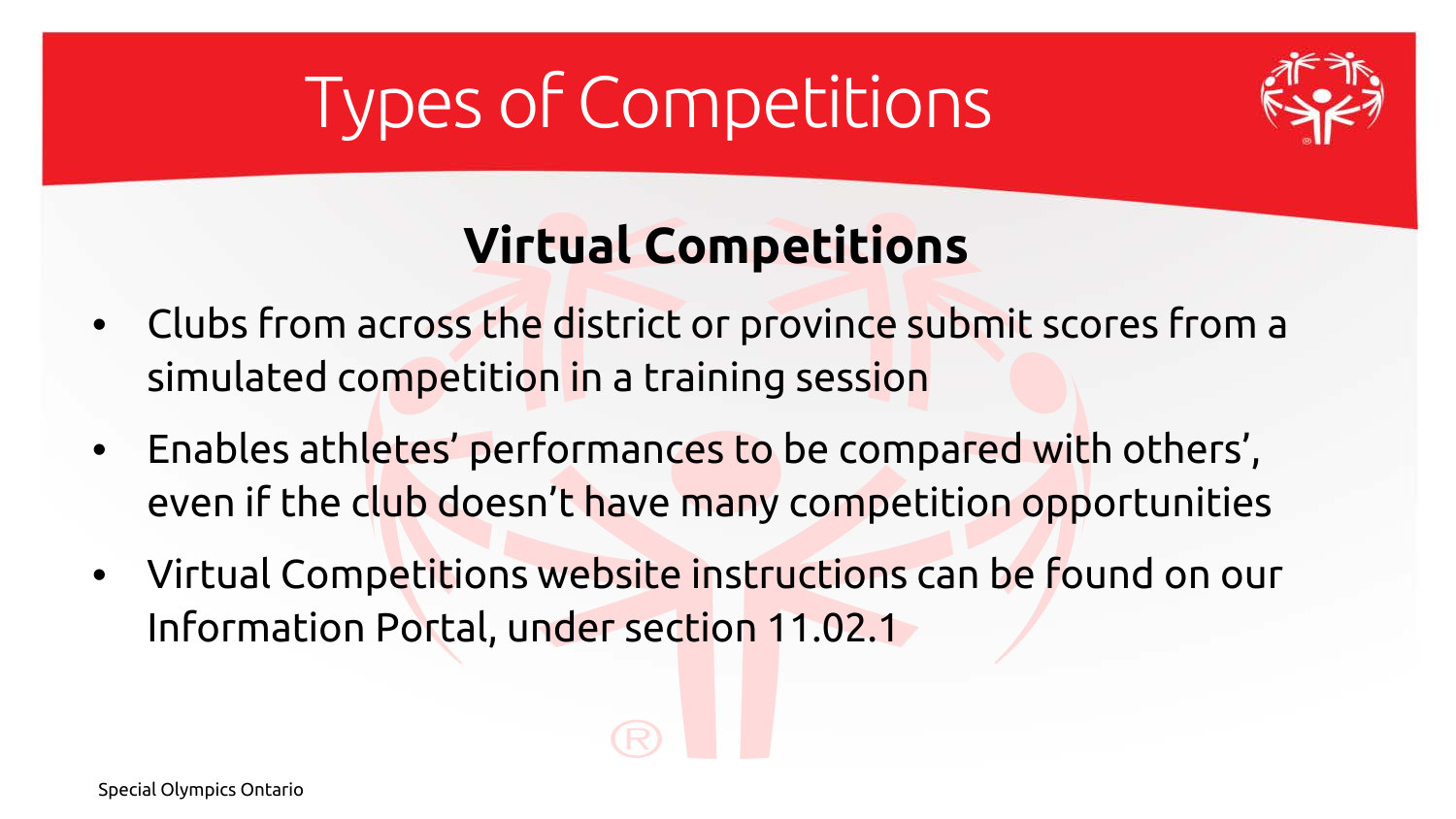### Prior to the competition



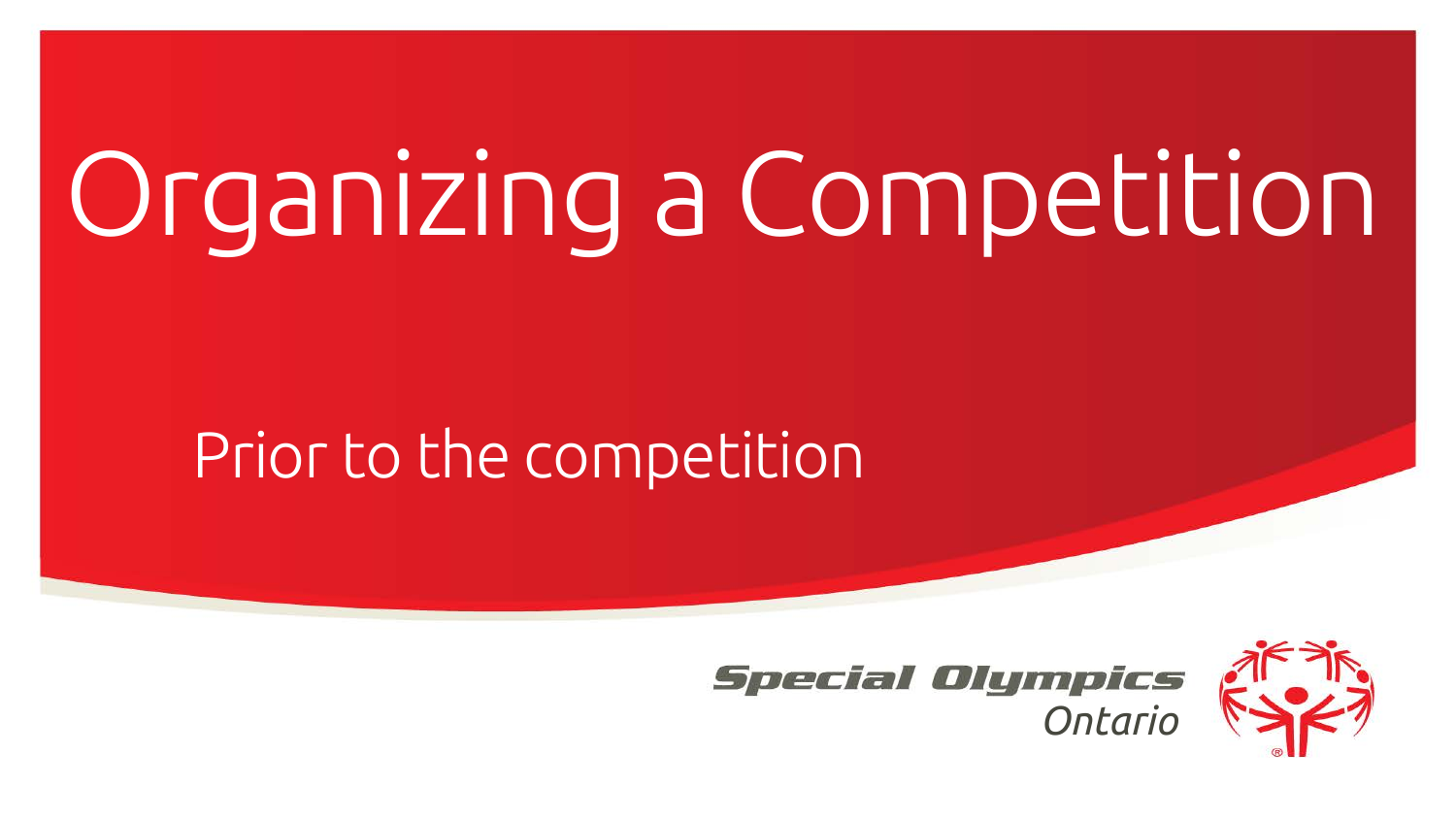

#### Prior to competition:

- Speak with community council regarding hosting a competition
- Set a date and send competition information (date, location and competition host info) to the District Developer to be submitted to the events calendar on the website
- Recruit Organizing Committee or others who will assist you in preparation
- Prepare budget (sample budget on Info Portal)
- Book facilities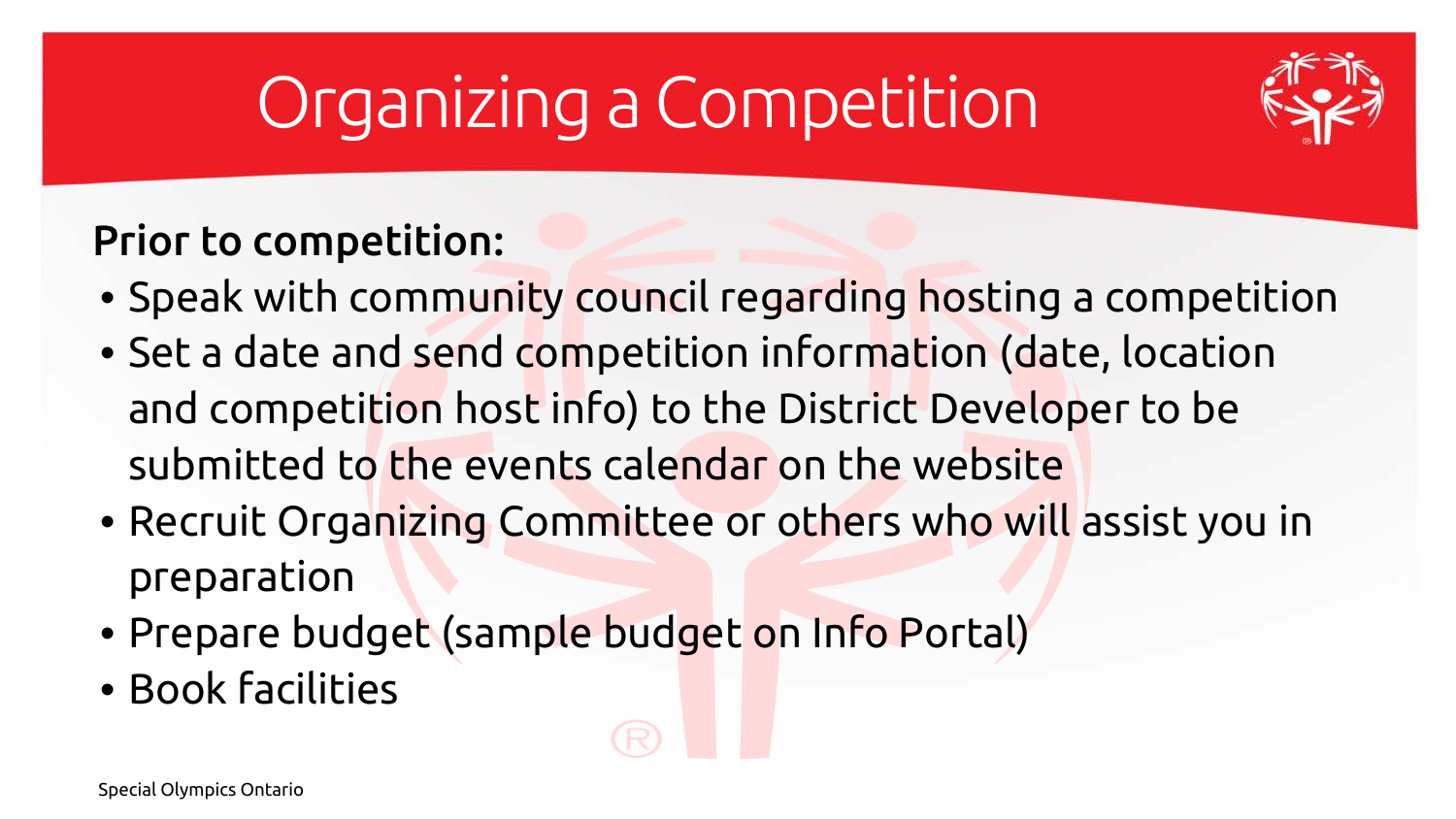

#### Prior to competition (Cont'd):

- Fundraise
- Volunteers
- Plan for lunch, if it is being offered
- Provide nutritious snacks and refreshments (fruit and water)
- Prepare and send out Registration Package including tournament format, rules, schedules, etc. at least six weeks in advance.
- Consult with SOO's Sport & Coach Education Developer to ensure correct application of sport rules/formats
- Secure appropriate equipment for competition
- Book Officials and ensure they are familiar with SOO rules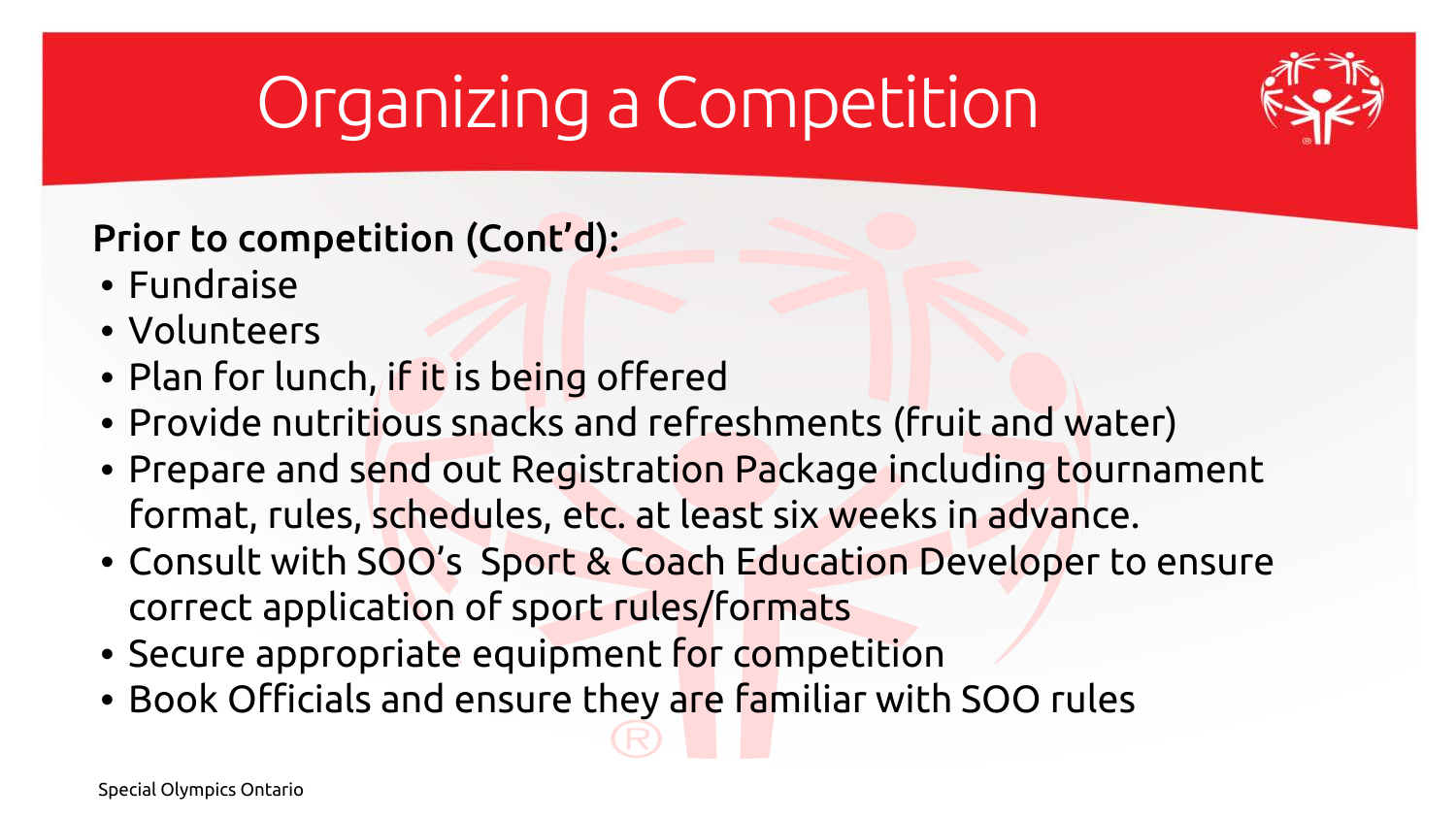

Prior to competition (Cont'd):

- Receive registrations and registration fees, submit to community council for deposit
- Set up competition structure, schedules based on registrations
- Prepare Coaches packages
- Recruit a volunteer to operate the GMS program if necessary
- Prepare score sheets, tournament score boards, etc.
- Team Sports: receive athlete skill assessments to assist with divisioning
- Conference Competition: Recruit three people to sit on seeding committee with preference of at least one member to be from the generic sport organization
- Order ribbons from SOO
- Confirm three volunteers to sit on protest committee
- Contact facility to confirm venue contact for day of competition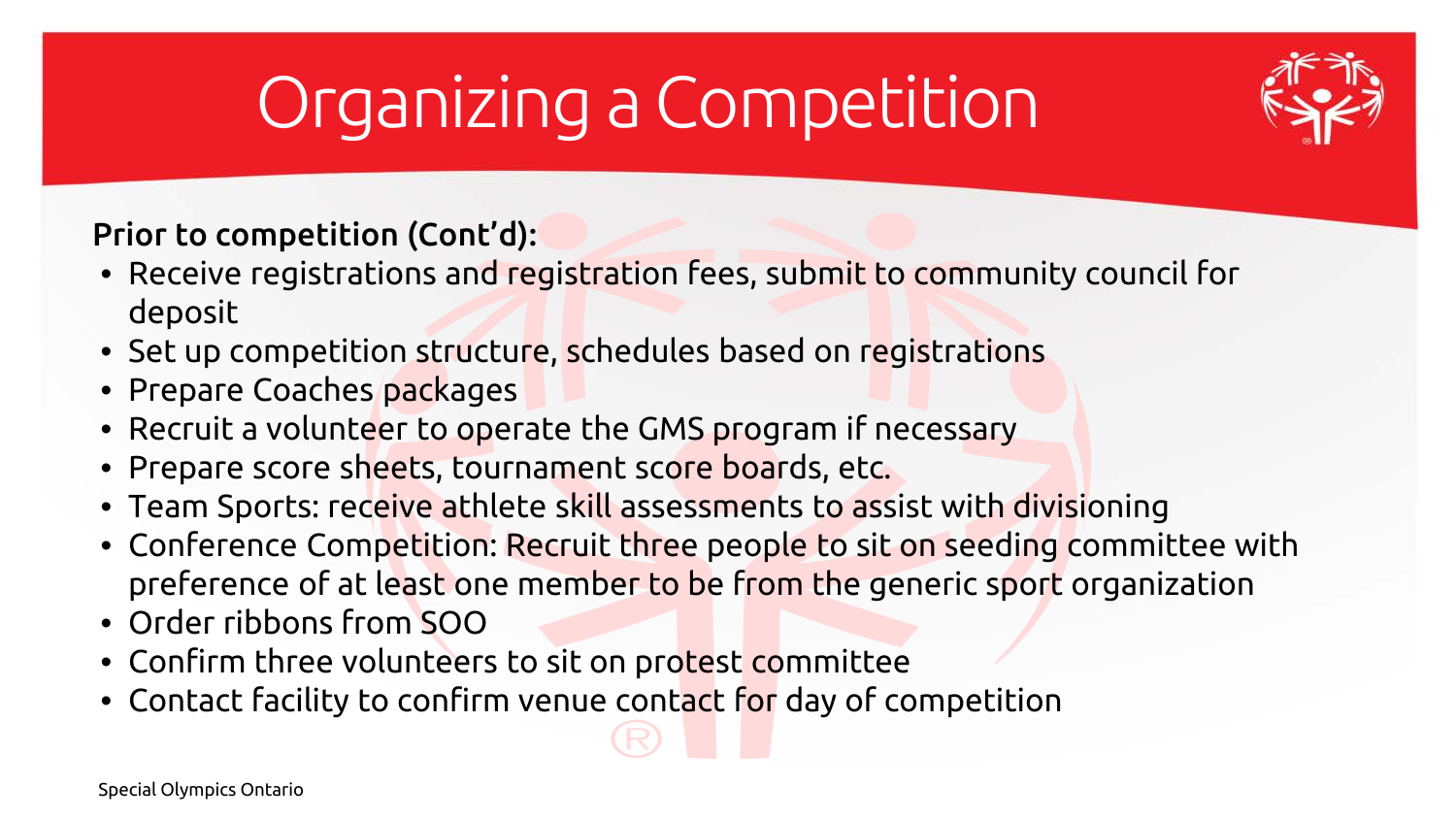### Day of the competition



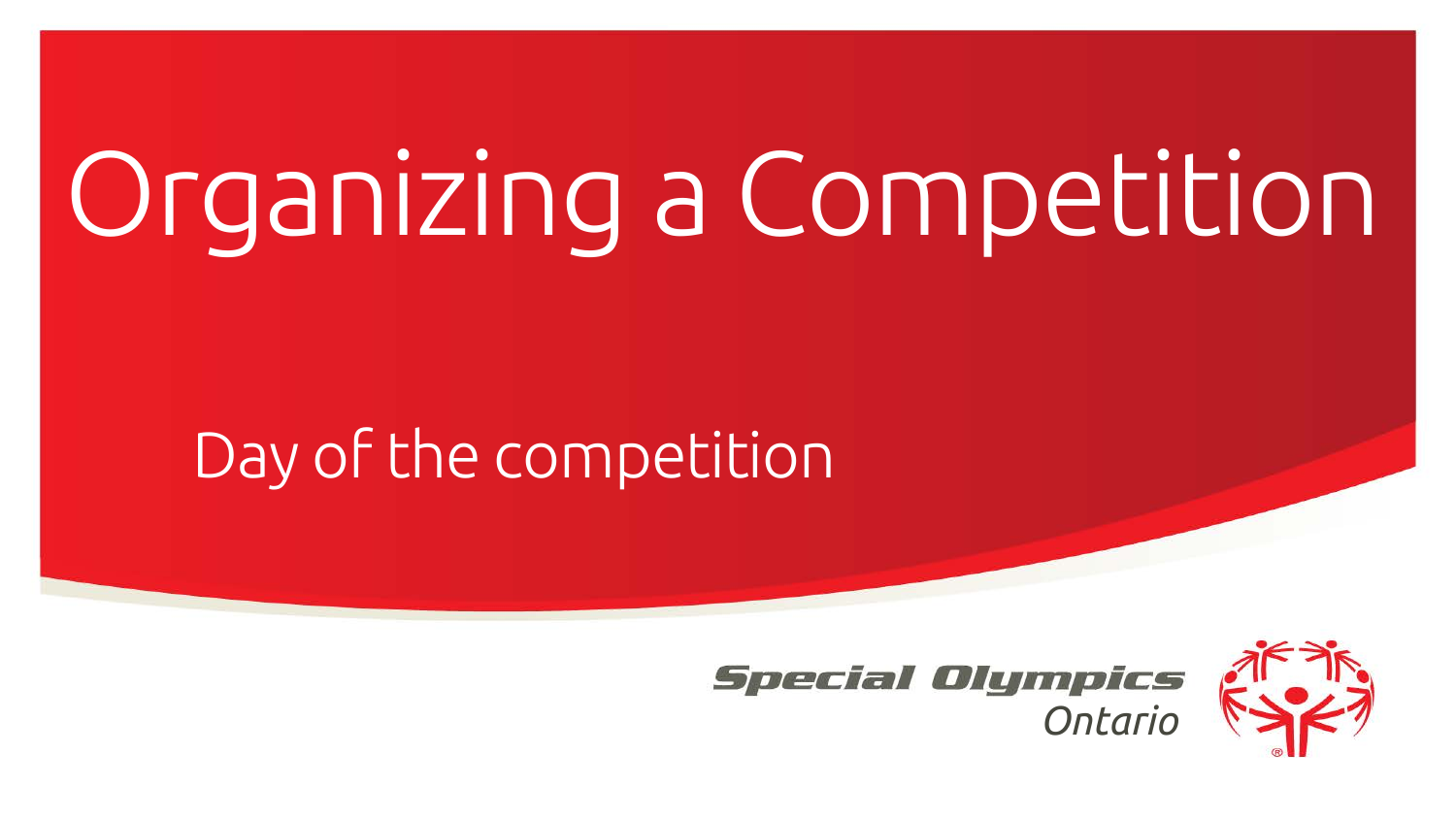

#### Day of Competition:

- Venue Set Up and Equipment and Venue Safety Check
- Confirm Emergency Action Plan
- Confirm Extreme Weather Guidelines
- Athlete Registration: Team Rosters confirmed on day of event and authenticated by coach (Head Coach signature is required)
- Coach Verification: Head Coach to verify the coaches in attendance from his club
- Provide Coaches Packages to all coaches and officials
- Facilitate Pre-Competition Coaches Meeting, if time permits
- Make sure all head coaches or their designate are in attendance to discuss rules, behavioural expectations, schedules, Emergency Action Plan
- Coaches meeting hosted with opportunity to clarify competition format, rules, introduction to medical personnel and tournament committee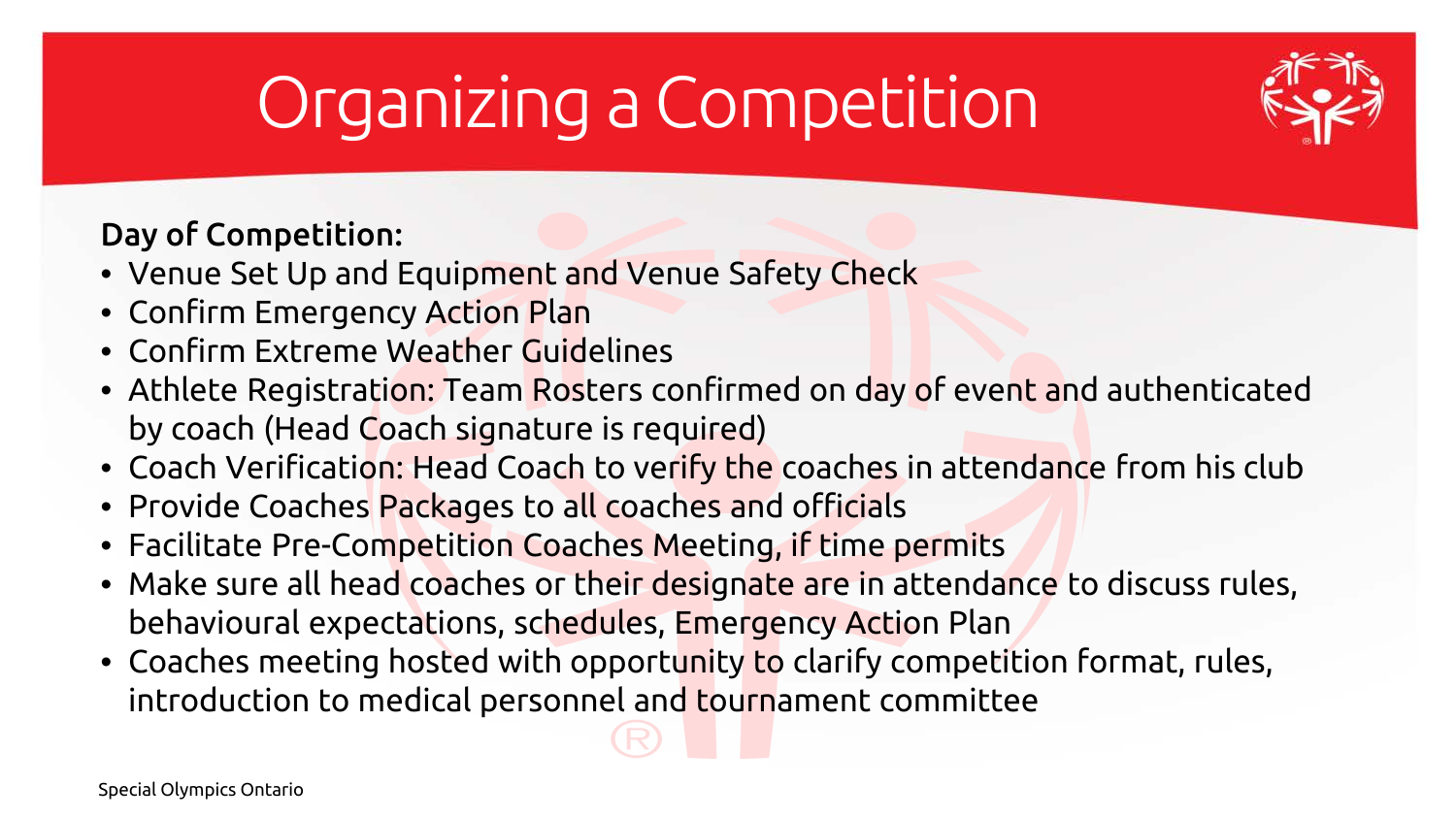

Day of Competition (Cont'd):

- At least one qualified official on site (team competition must have at least one qualified ref for each playing surface/field.) All officials must be clearly identified.
- Individual Sports: GMS (or another suitable computer program) used for divisioning
- Opening Remarks with Athlete's Oath
- Teams: Seeding games to confirm divisions (in the Conference competition)
- Seeding committee should include members of generic sport organization (in the Conference Competition)
- Individual sports: Divisioning to occur with qualifying entries.
- Awards presented to athletes if time permits
- Provide results to coaches
- Evaluate the Event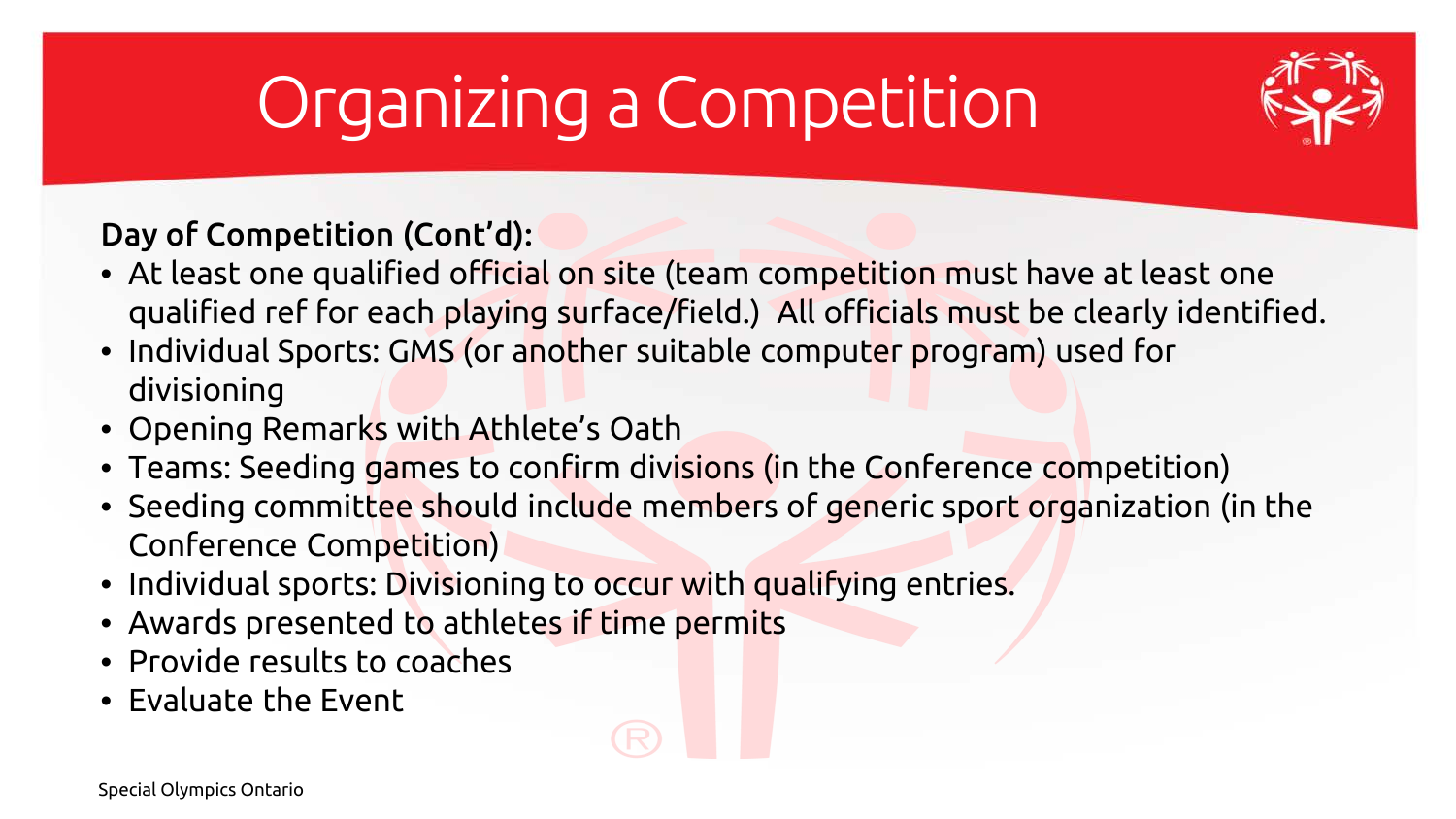### After the competition



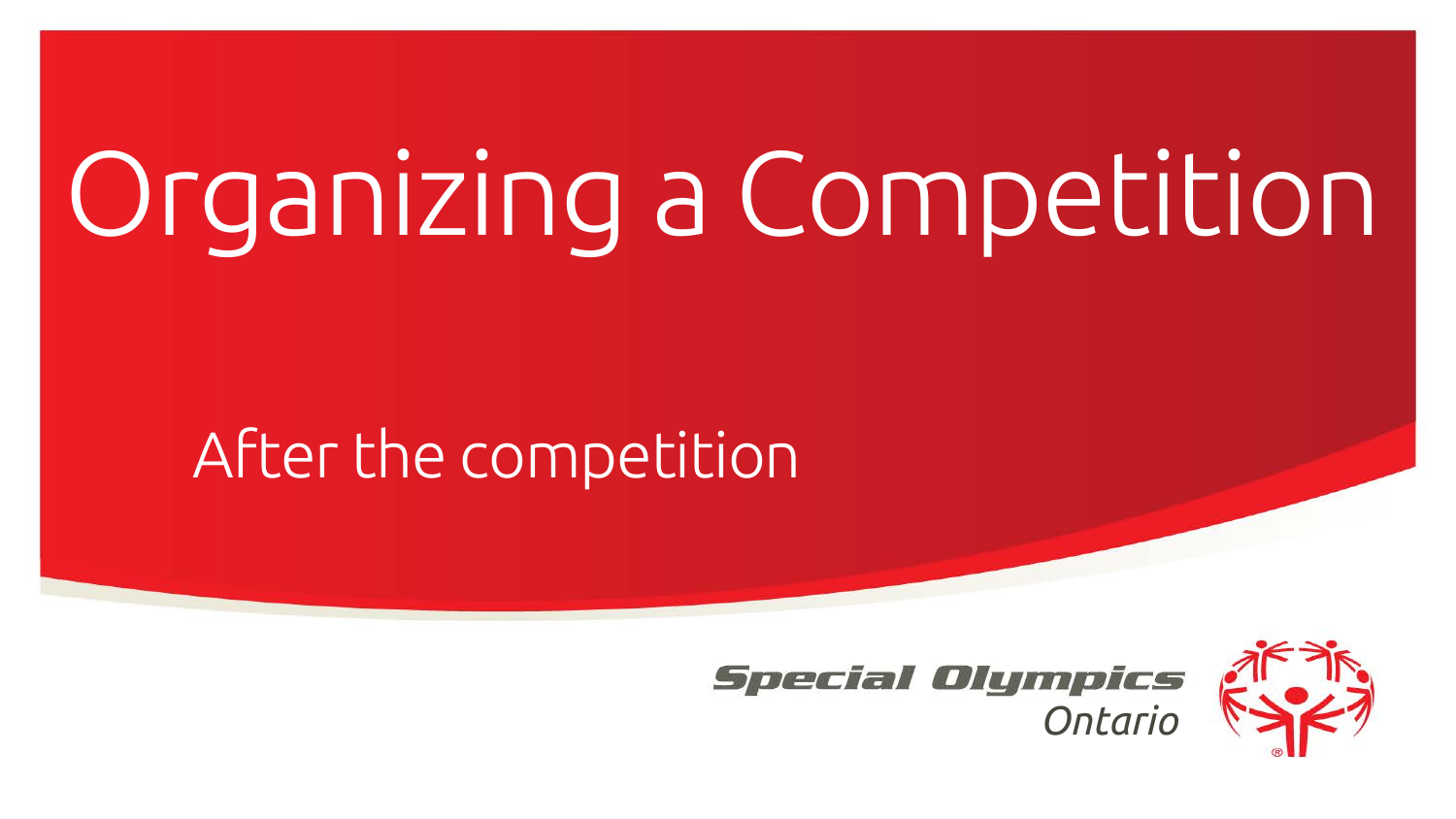

#### After Competition:

- Final payment of all invoices in conjunction with community council
- Final budget completed, submit final budget to grant committee if necessary
- Collect evaluation forms from coaches
- Thank you letter to volunteers
- Results sent to each Head Coach and District Developer
- Collect competition evaluation forms and copy of any accident/incident forms and send to SOO Competition Developer and **SSCT**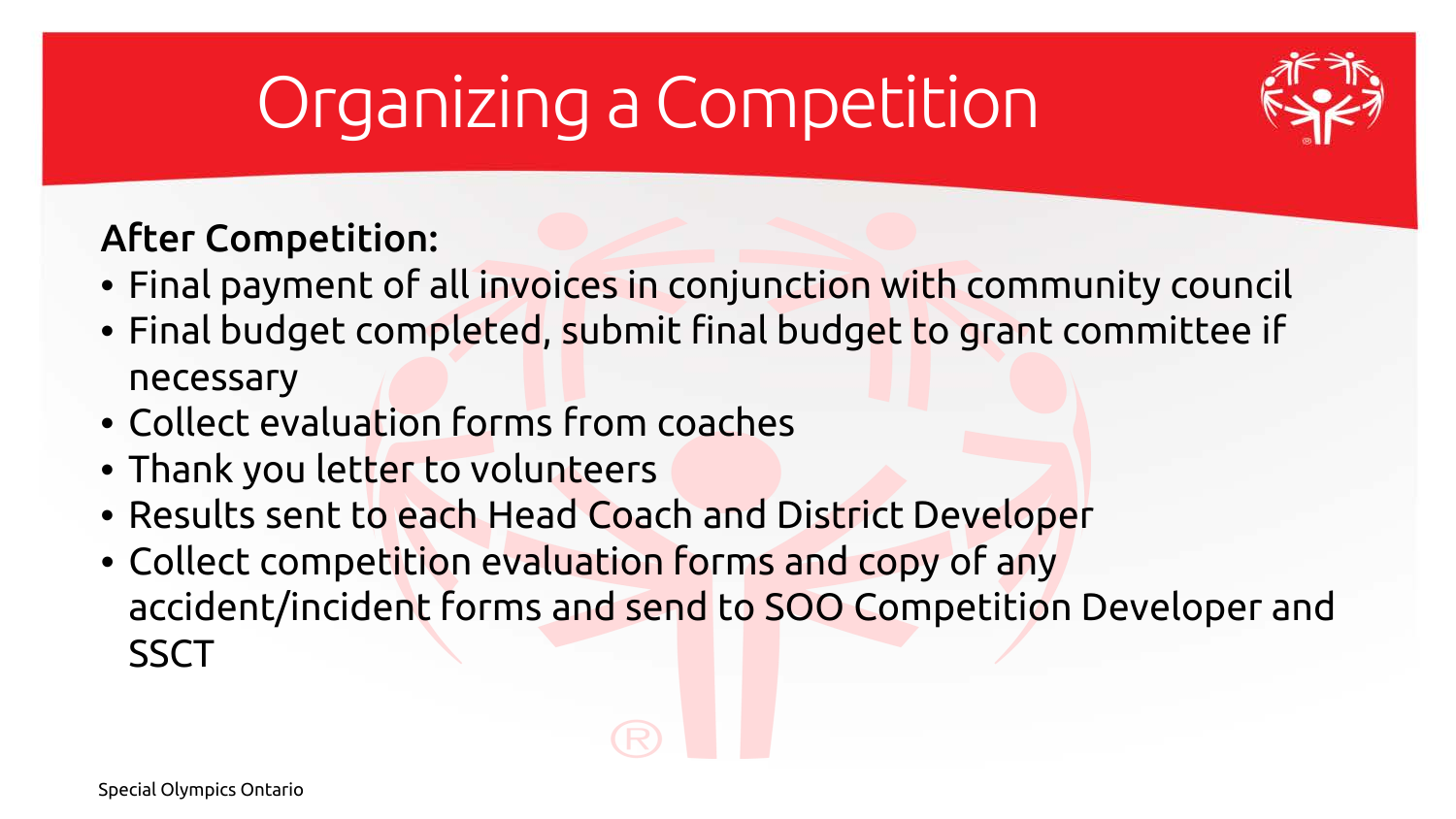

#### Eligibility of Participants

All athletes and coaches who participate in any competition MUST HAVE a current SOO registration number. Due to insurance implications, athletes or coaches who do not have a current SOO number are NOT eligible to participate in any competition.

Athletes must be actively training with a SOO registered sports club to be eligible to participate in an SOO sanctioned competition.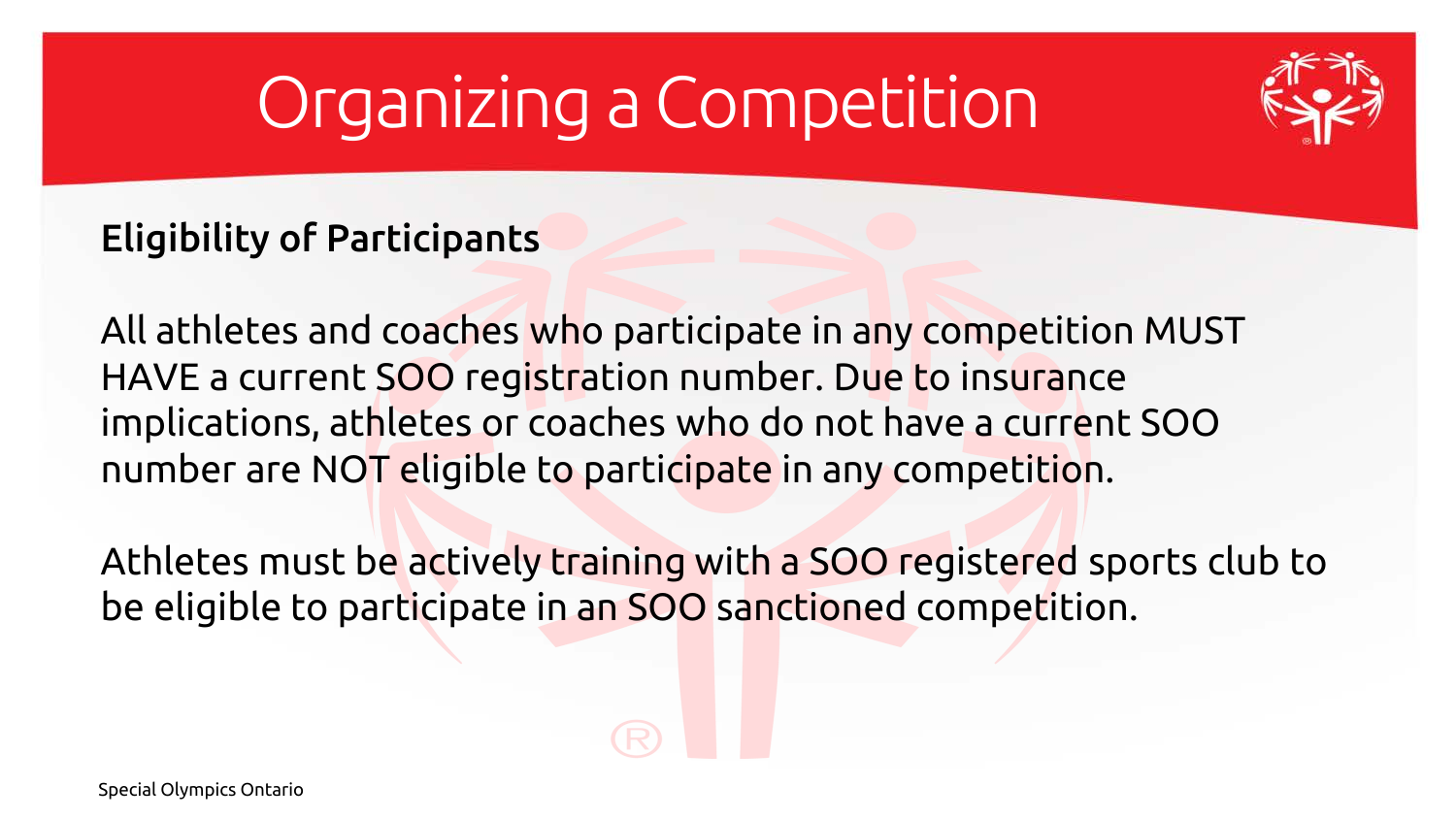

### At all types of competition…

- Risk Management procedures should never be compromised
	- Insurance requisition
	- First Aid/Medical Services
	- **Emergency Action Plans**
	- Accident/Incident Reports
- See Section 11.12.1 and Section 18 for more information on Risk Management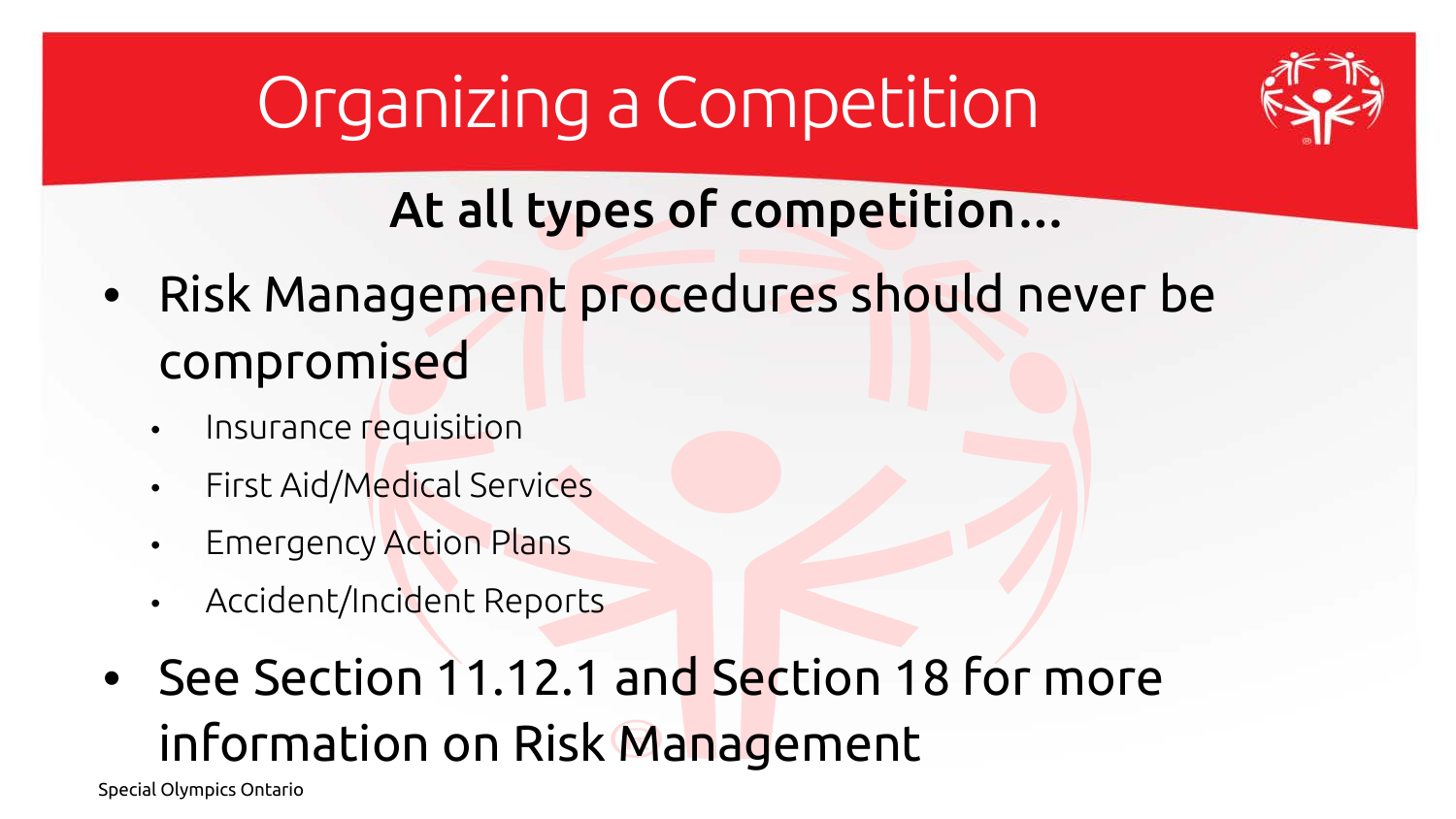

- Successful hosting of a competition means relying on a team of volunteers who have effectively delegated tasks into specialized areas:
	- Competition Host
	- Volunteer Lead
	- Fundraising Lead
	- Registration Lead

applicable)

Meals and Accommodation Lead (if

- Sport Technical Lead
- Awards and Ceremonies Lead
- Public Relations Lead (if possible/applicable)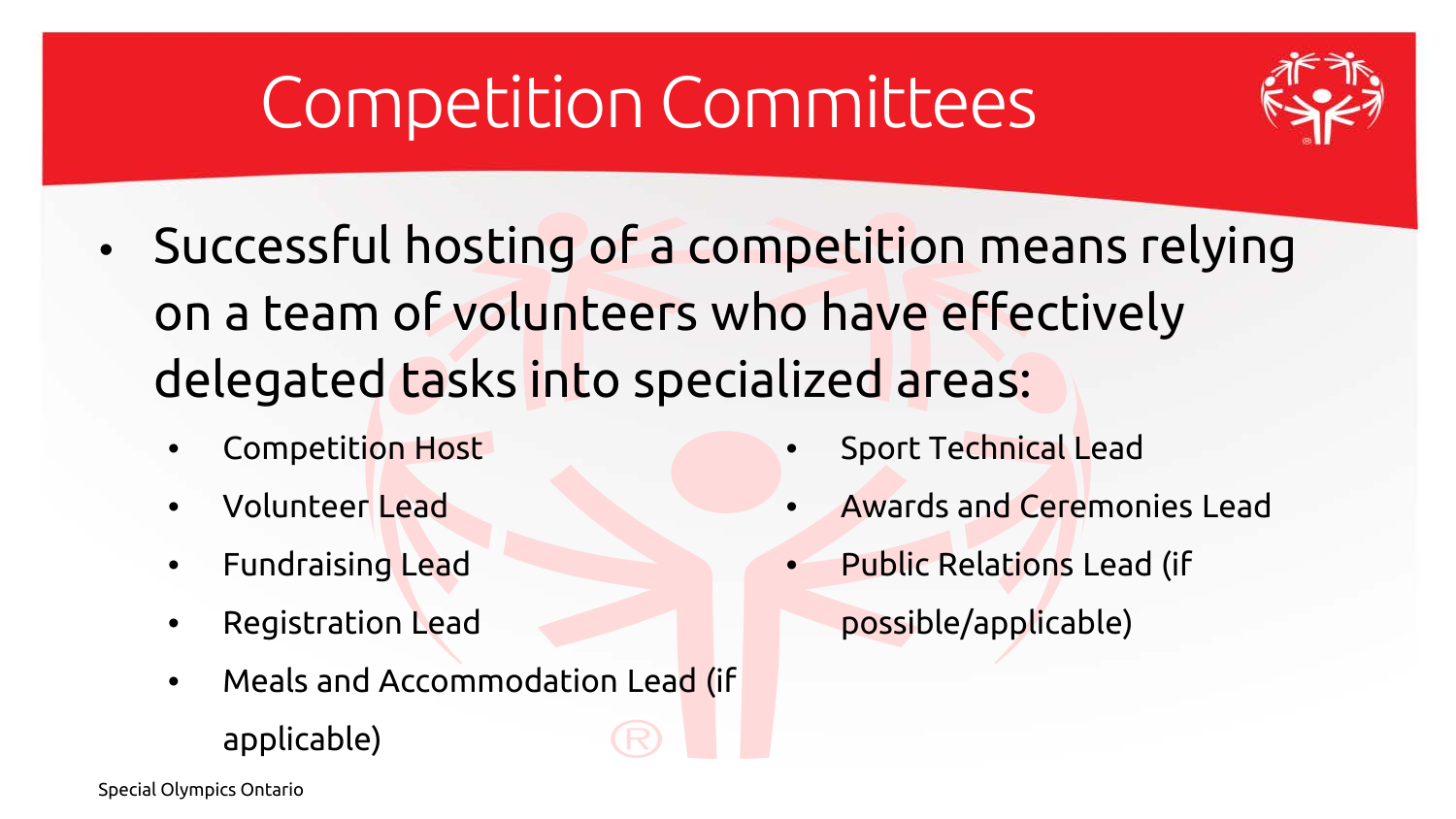

### **Competition Host**

- Oversees overall operation of the competition and organizing committee
- Ensures that all members are aware of their responsibilities and deadlines
- Prepares competition budget and pays all necessary invoices for the competition
- Liaises with Community Council where applicable
- Books facilities
- Prepares Competition Evaluation
- Accounts for Risk Management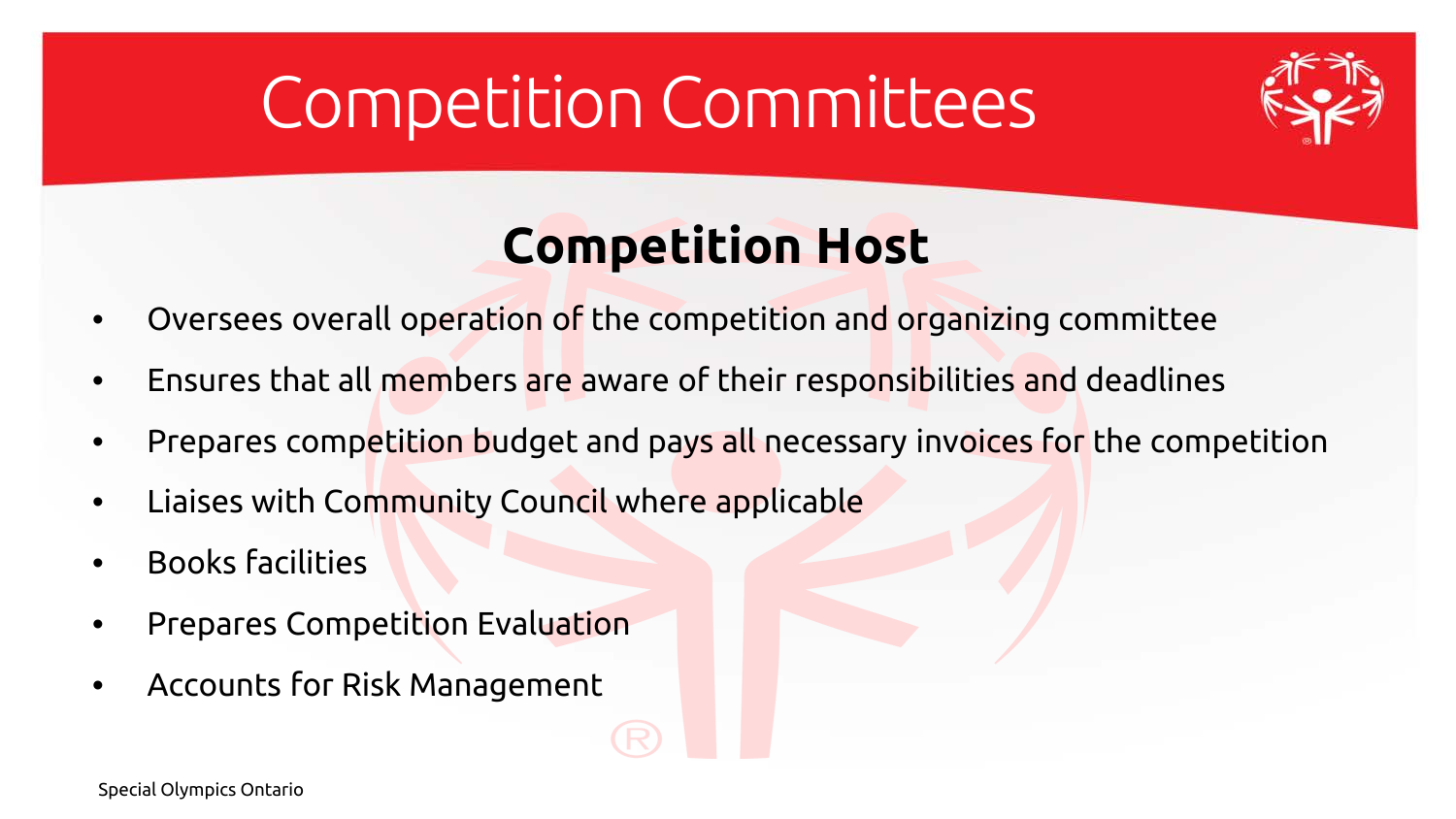

#### **Volunteer Lead**

- Determine need for volunteers
- Recruit volunteers and send reminders
- Host volunteer orientation and/or training
- Oversee volunteer needs throughout the competition
- Volunteer recognition

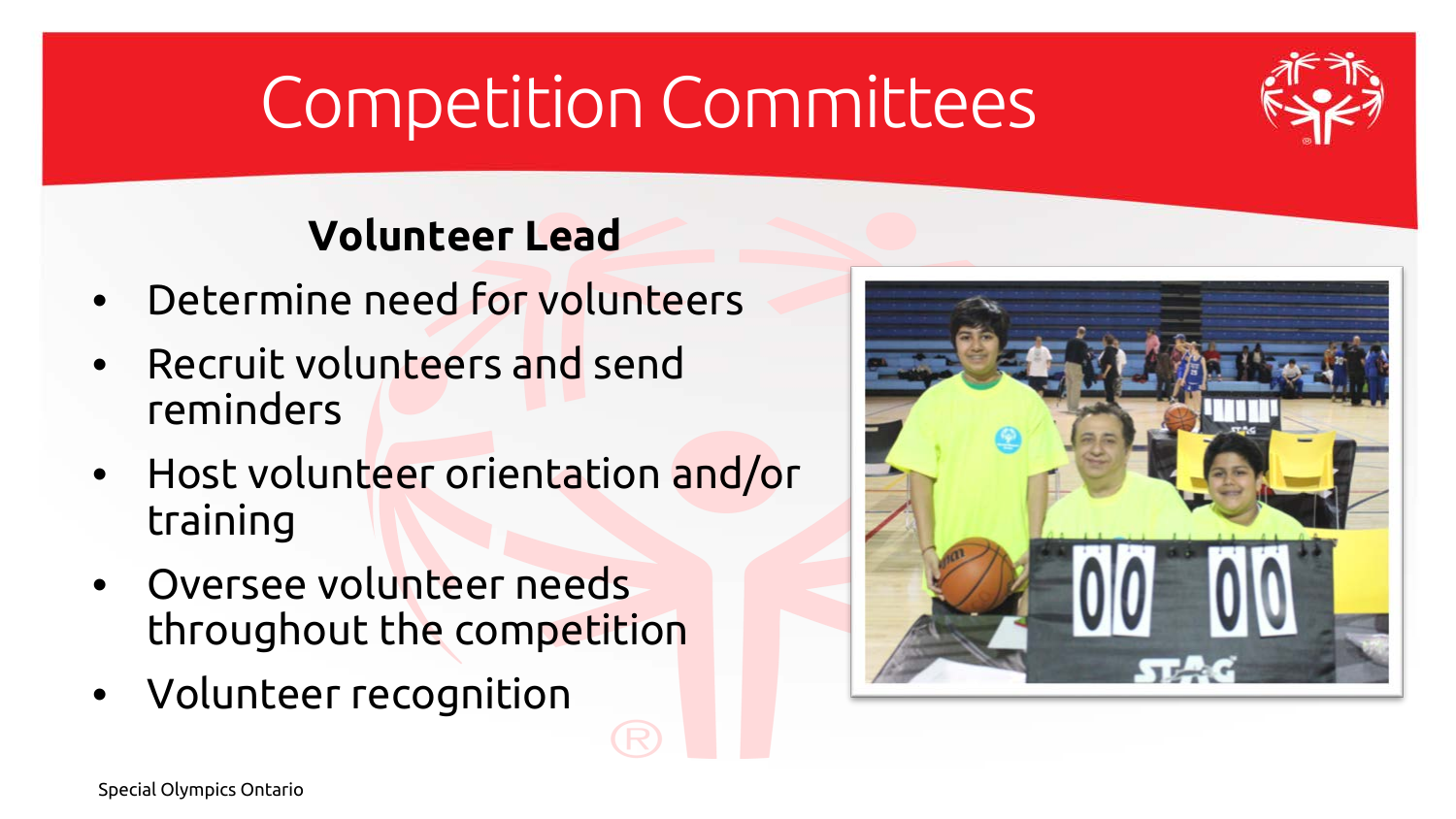

### **Fundraising Lead**

- Look for local sponsorship for the tournament including in-kind contributions of facilities and equipment, and donations of lunch, water, and refreshments
- Plan and arrange for sponsorship recognition on competition site "Sponsor Levels" signage, field/lane/court sponsorship, etc.
- Liaise with local sponsorship representatives before, during, and after competition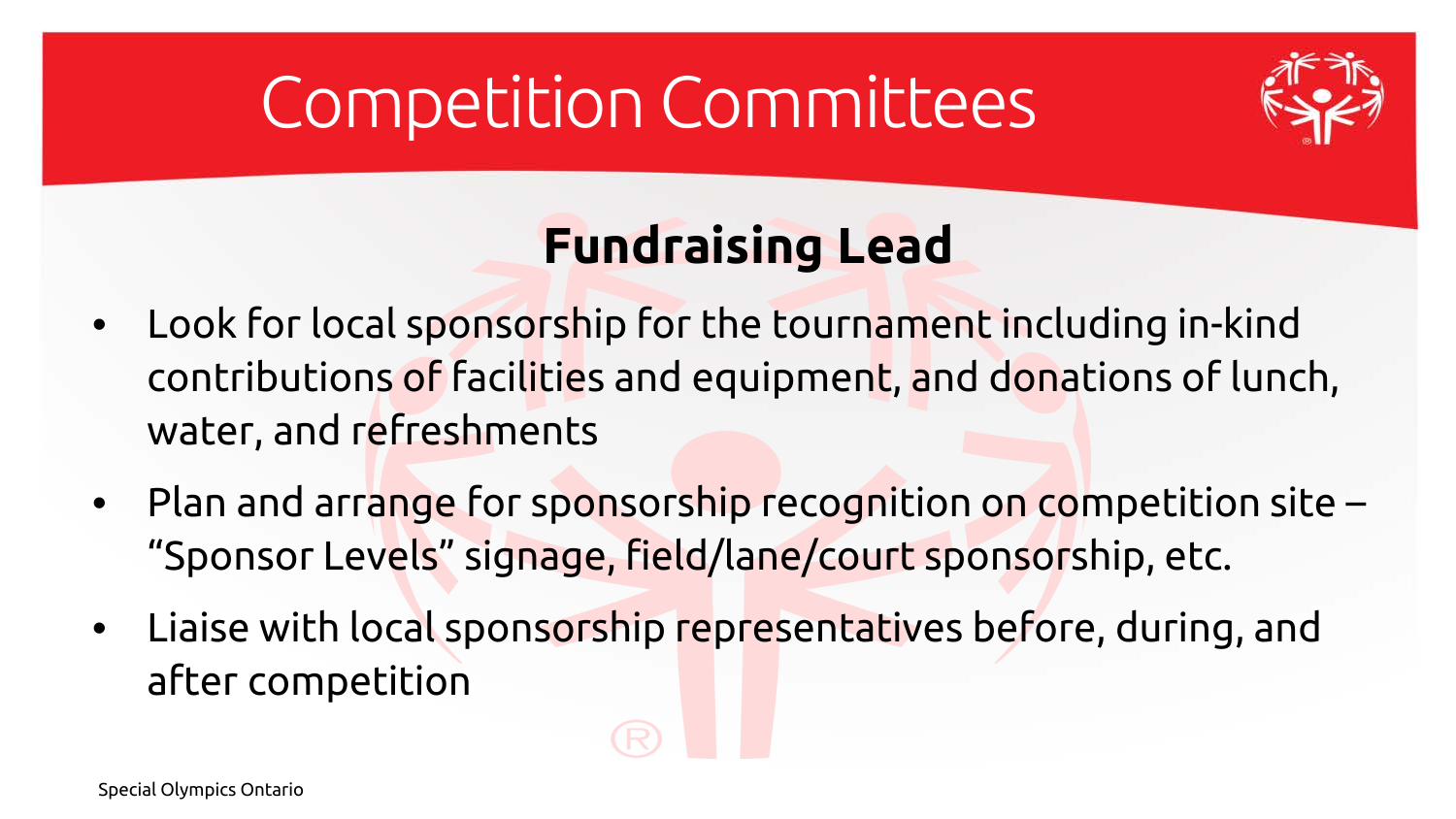

### **Registration Lead**

- Responsible for compiling and distributing registration packages and receiving registration and payments from clubs
- Disseminate information to appropriate committee members
- Assemble Coaches Package that can be delivered with registration confirmation or on day of event
- Register athletes and coaches upon arrival at competition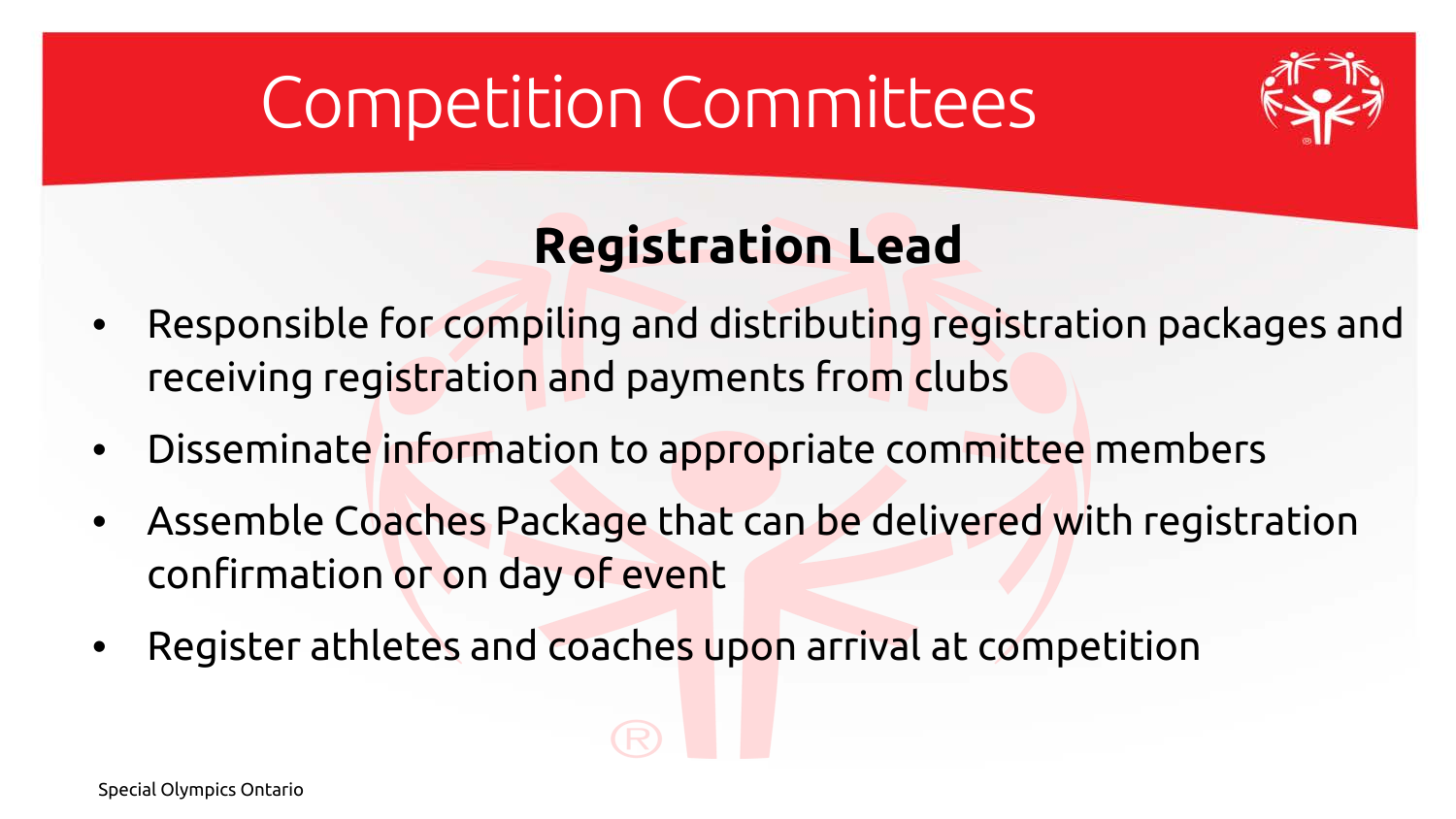

### **Meals and Accommodation Lead**

- Arrange for and distribute nutritious meals, snacks and refreshments during the competition
- Ensure sufficient amount of food for all participants
- Arrangements for dietary needs
- Recommend adequate accommodation options in the area, if needed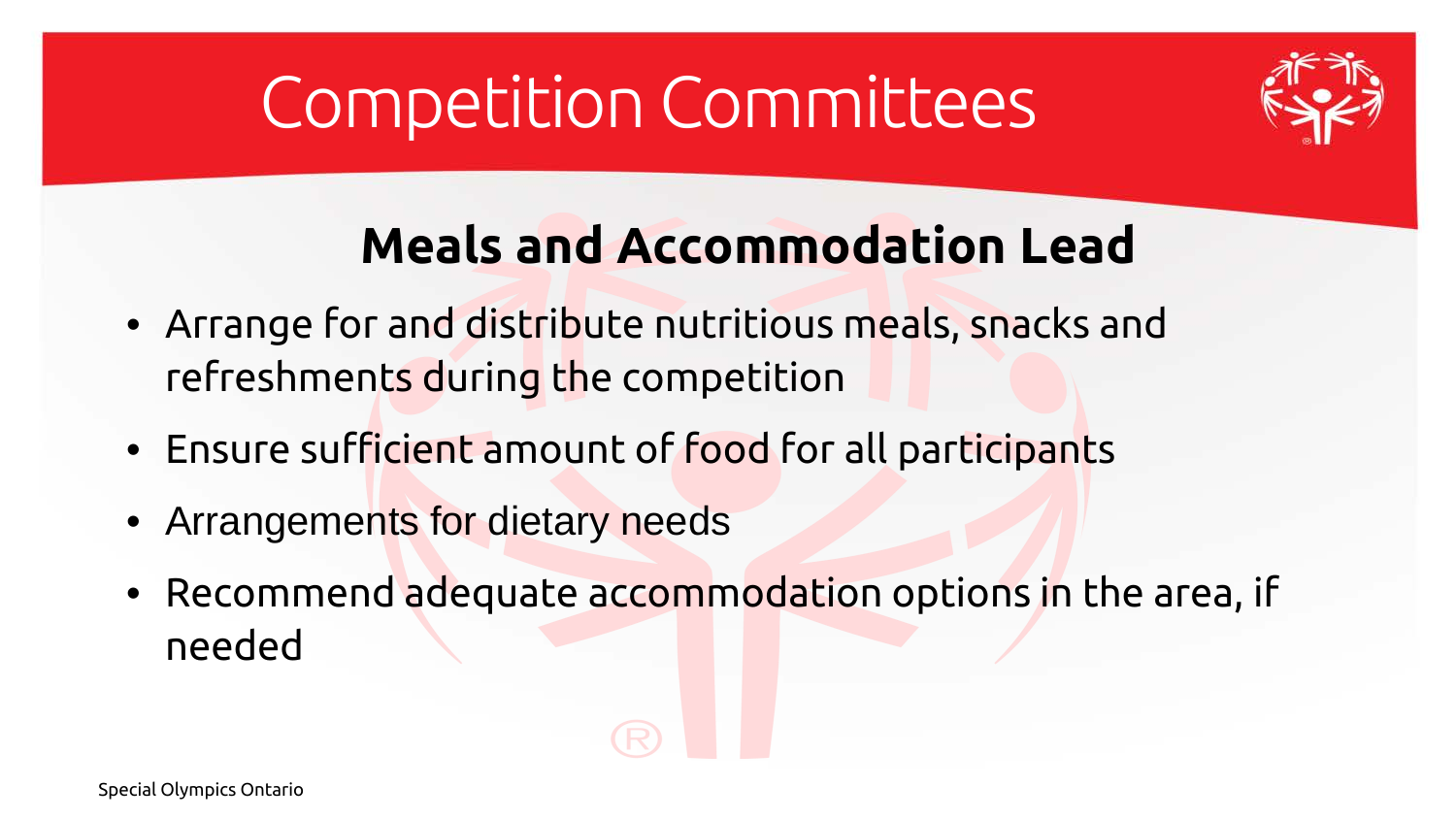

### **Sport Technical Lead**

- Knowledge of rules and regulations of Special Olympics sports
- Secure necessary equipment and facilities
- Attain necessary officials
- Set up competition schedule
- Place athletes in competition divisions
- Use of GMS for divisioning and generating results where applicable
- Ensure "results" board is maintained throughout competition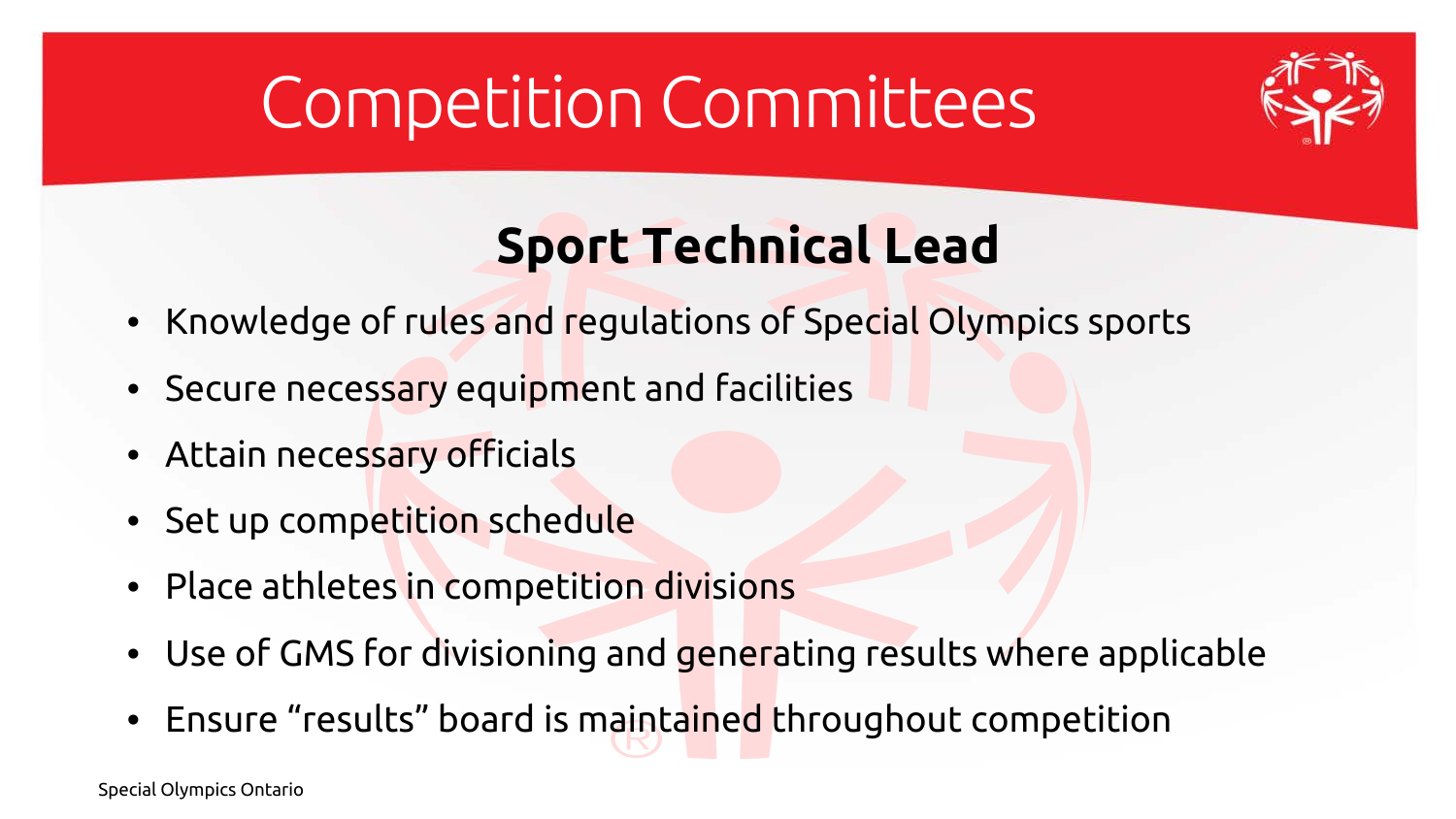

### **Awards and Ceremonies Lead**

- Brief opening and closing ceremonies
- Acquisition and distribution of all awards

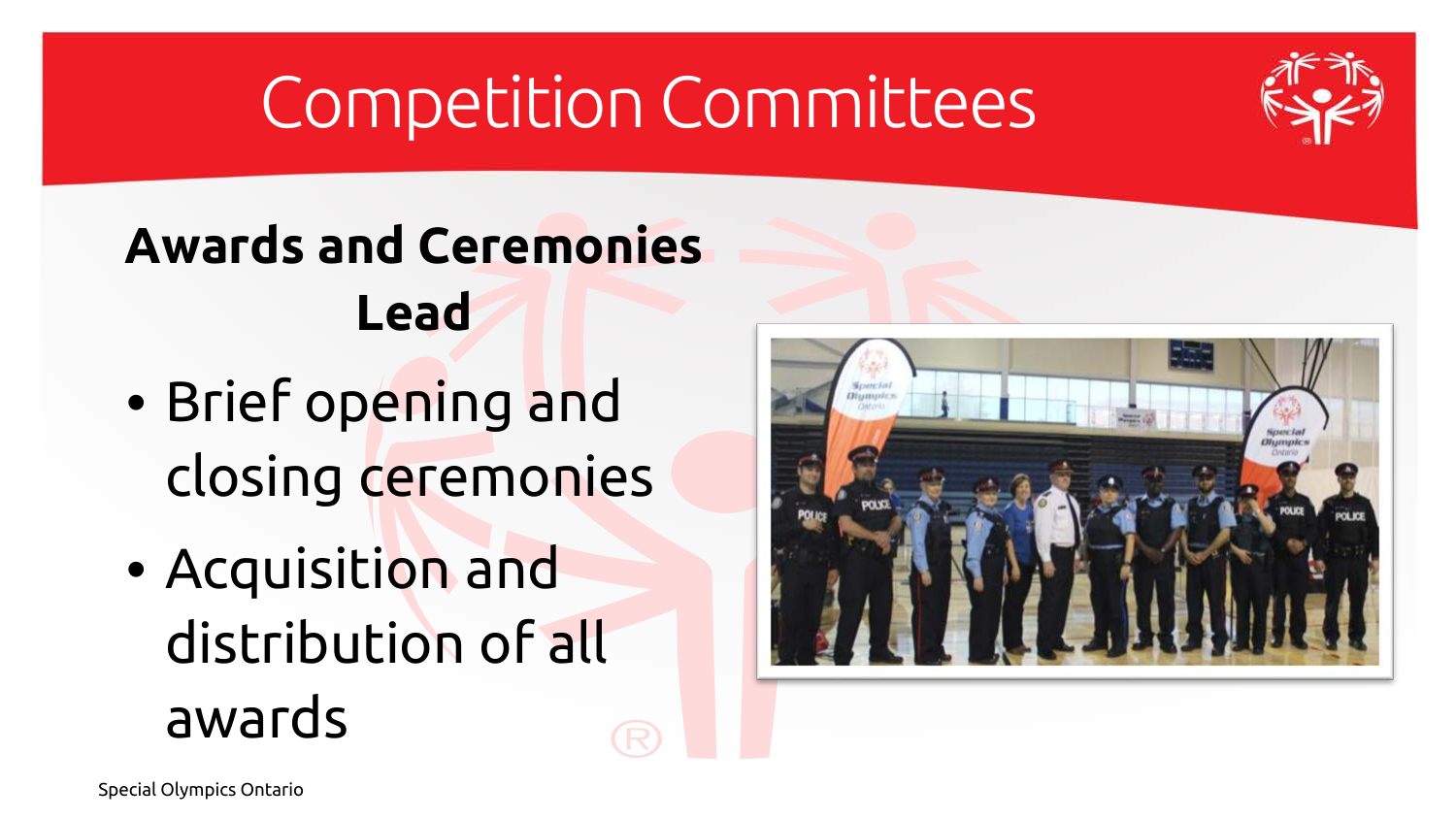

### **Public Relations Lead**

- Coordinate overall promotion and publicity for the competition including community or team signage
- Seek local-level advertisements
- Invite local politicians
- Responsible for all media relations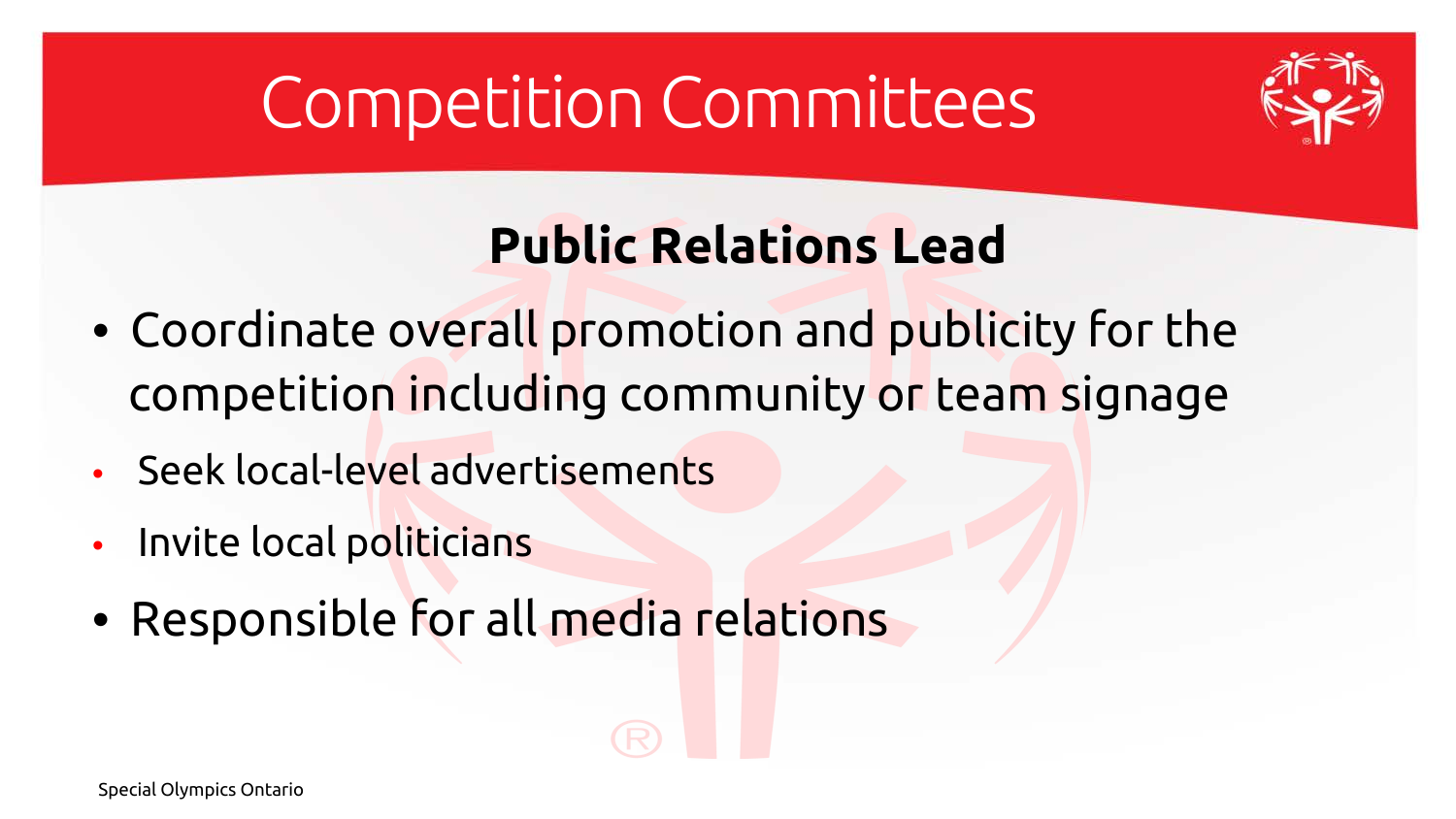# Fundraising for Competitions



- Max registration fees of \$25 per athlete or \$40 per golfer but ideally, this could be reduced…
- Seek donations for food, drinks, snacks, etc. and promote these donations vigorously at events
- Seek alternate source of fund-raising especially sponsorship
	- create bronze, silver, gold-level sponsorship packages, and create signage accordingly
	- Naming rights such as competition name, "sell" lanes/courts/fields/turfs/rinks/sheets to local businesses and refer to those surfaces in all correspondence/signage/scheduling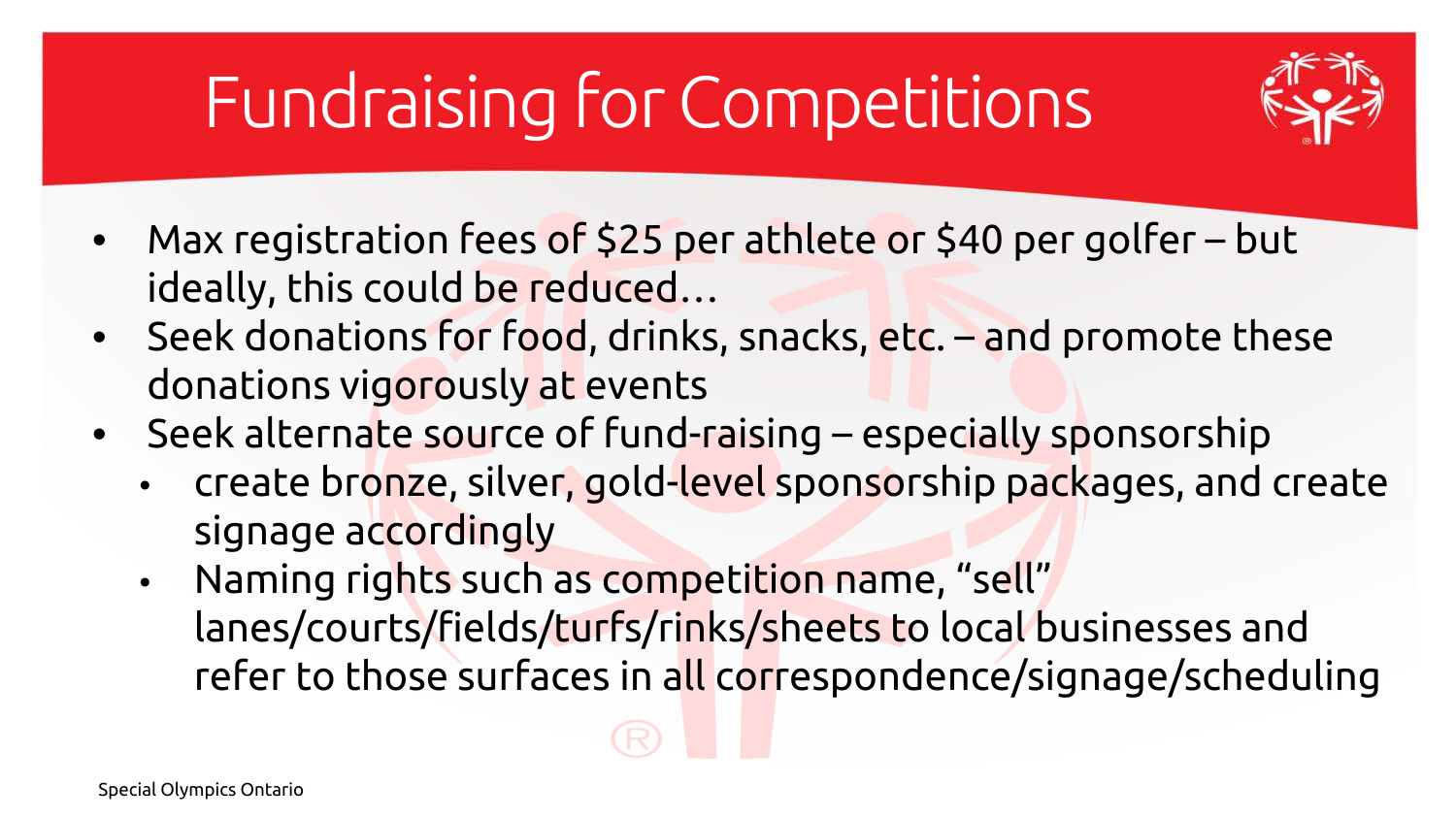# Upcoming Provincial Competitions



- Provincial Summer Games (2017)
- Winter Provincial Qualifiers (2018)
- Floor Hockey Qualifiers (2018)
- Spring Provincial Qualifiers (2019)
- Winter Provincial Games (2019)
- Provincial Floor Hockey Championships (2019)

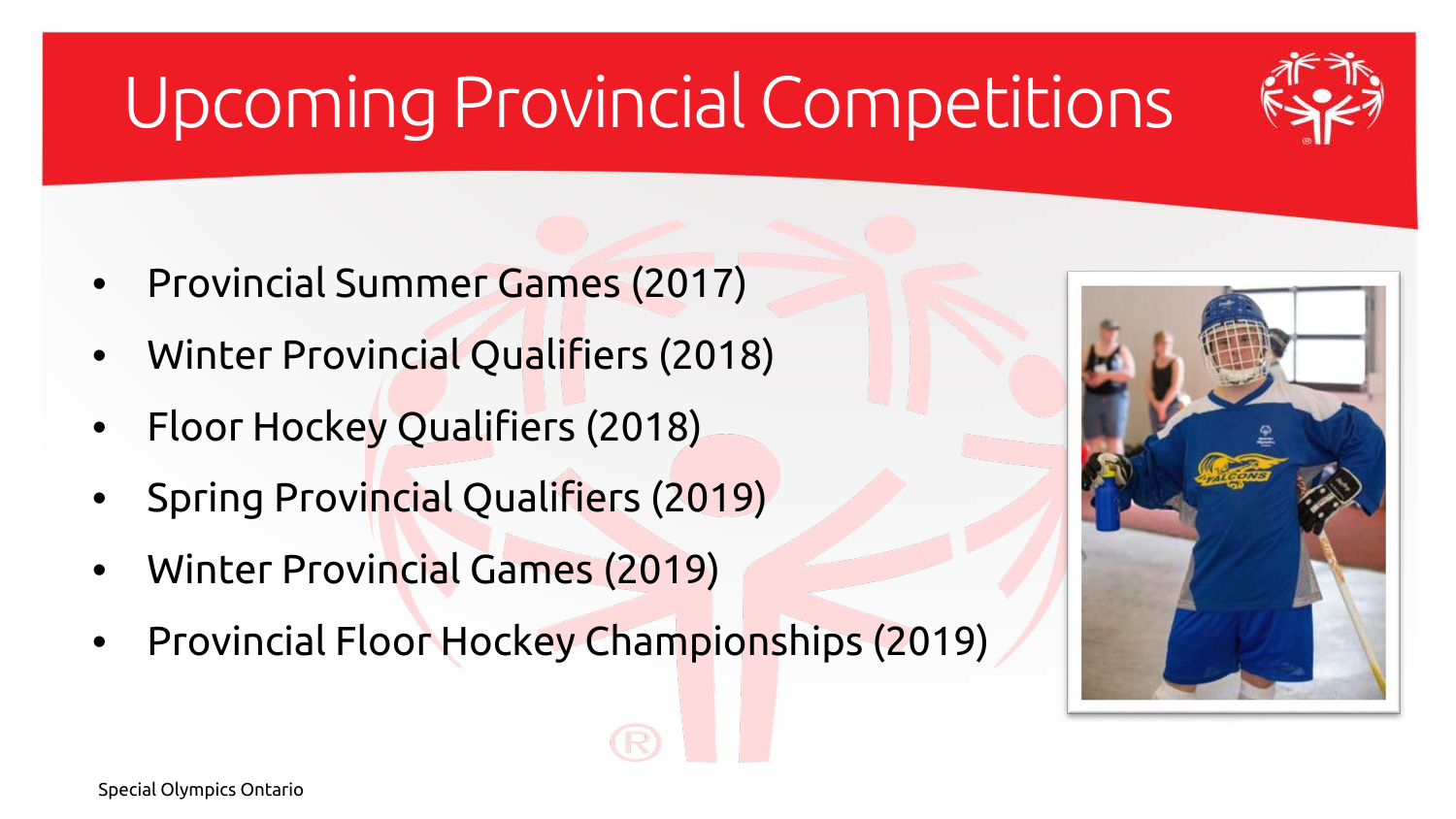

# **Feedback**

# **Support**

# **Experiences**